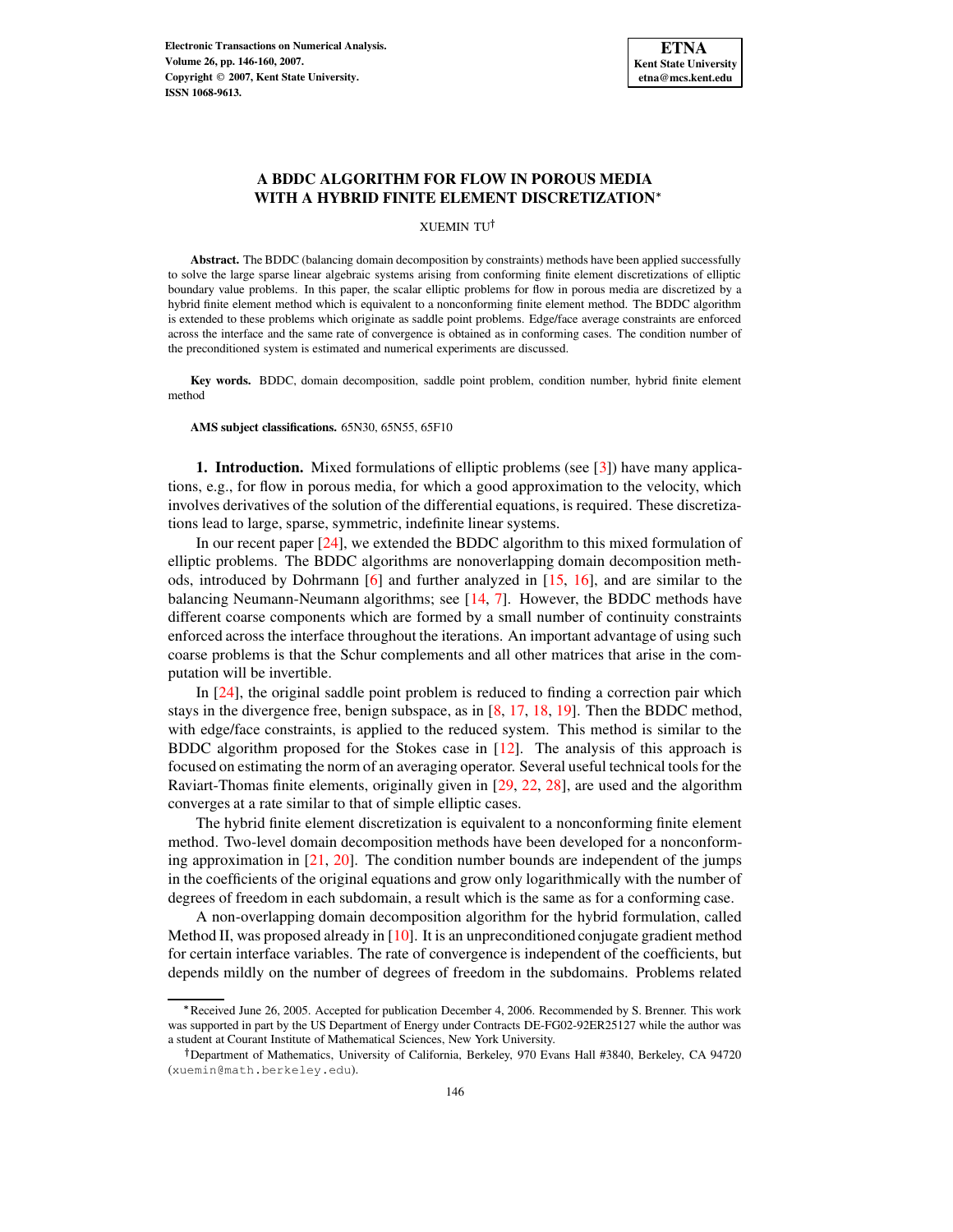**ETNA Kent State University etna@mcs.kent.edu**

to singular local Neumann problems arising in the preconditioners were also addressed in [\[10\]](#page-14-13). In addition, other non-overlapping domain decomposition methods were proposed with improved rates of convergence in [\[9\]](#page-14-14) and [\[5\]](#page-13-4).

A Balancing Neumann-Neumann (BNN) method was extended and analyzed in [\[4\]](#page-13-5) for Method II of  $[10]$ , see also  $[21]$  for a nonconforming case. A similar rate of convergence was obtained as for the conforming case. We will extend the BDDC algorithm to Method II of  $[10]$  in this paper. In contrast to  $[4]$ , we need not solve any singular systems when using the BDDC algorithm.

The method proposed here differs from the one in  $[24]$ . In this paper, we reduce the original saddle point problem to a positive definite system for the pressure by introducing Lagrange multipliers on the interface of the subdomains and eliminating the velocity in each subdomain. Thus, we need not find a velocity that satisfies the divergence constraint at the beginning of the computation and then restrict the iterates to the divergence free, benign subspace. Our approach is quite similar to the work on the FETI-DP methods as described in [\[23,](#page-14-15) Chapter 6]. We use the BDDC preconditioner to solve the interface problem for a set of Lagrange multipliers, which can be interpreted as an approximation to the trace of the pressure. By enforcing a suitable set of constraints, we obtain a similar convergence rate as for a conforming finite element case. As in other studies of BDDC, our analysis will focus on the estimate of the norm of an averaging operator. However, we cannot use properties of the Raviart-Thomas finite elements directly since we work with Lagrange multipliers. The technical tools, originally given in  $[21, 20, 4]$  $[21, 20, 4]$  $[21, 20, 4]$  $[21, 20, 4]$  $[21, 20, 4]$ , are needed to make a connection between the hybrid finite element method and a conforming finite element method.

The rest of the paper is organized as follows. The mixed formulation for the elliptic problem and its hybrid finite element discretization are described in Section 2. In Section 3, we reduce our problem to a symmetric positive definite interface problem. We introduce the BDDC preconditioner for the interface system in Section 4 and give some auxiliary results in Section 5. In Section 6, we provide an estimate of the condition number for the system with the BDDC preconditioner which is of the form  $C\left(1+\log\frac{H}{h}\right)^2$ , where H and h are the diameters of the subdomains and elements, respectively. Finally, some computational results are presented in Section 7.

**2. An elliptic problem and its discretization by hybrid finite elements.** We consider the following elliptic problem on a bounded polygonal domain  $\Omega$ , in two or three dimensions, with a Dirichlet boundary condition:

<span id="page-1-0"></span>(2.1) 
$$
\begin{cases} -\nabla \cdot (\rho \nabla p) = f & \text{in } \Omega, \\ p = g & \text{on } \partial \Omega, \end{cases}
$$

where  $\rho$  is a positive definite matrix function with entries in  $L^{\infty}(\Omega)$  satisfying

$$
\xi^T \rho(\mathbf{x}) \xi \ge \alpha \|\xi\|^2, \quad \text{for a.e.} \quad \mathbf{x} \in \Omega,
$$

for some positive constant  $\alpha$ ;  $f \in L^2(\Omega)$  and  $g \in H^{1/2}(\Omega)$ .

The equation  $(2.1)$  has a unique solution p. Without loss of generality, we assume that  $g = 0$ . We use the Dirichlet boundary condition for convenience. The algorithm can also be extended to other boundary conditions.

We assume that we are interested in computing  $-\rho \nabla p$  directly as often required in flow in porous media. We therefore introduce the velocity **u**:

$$
\mathbf{u}=-\rho\nabla p.
$$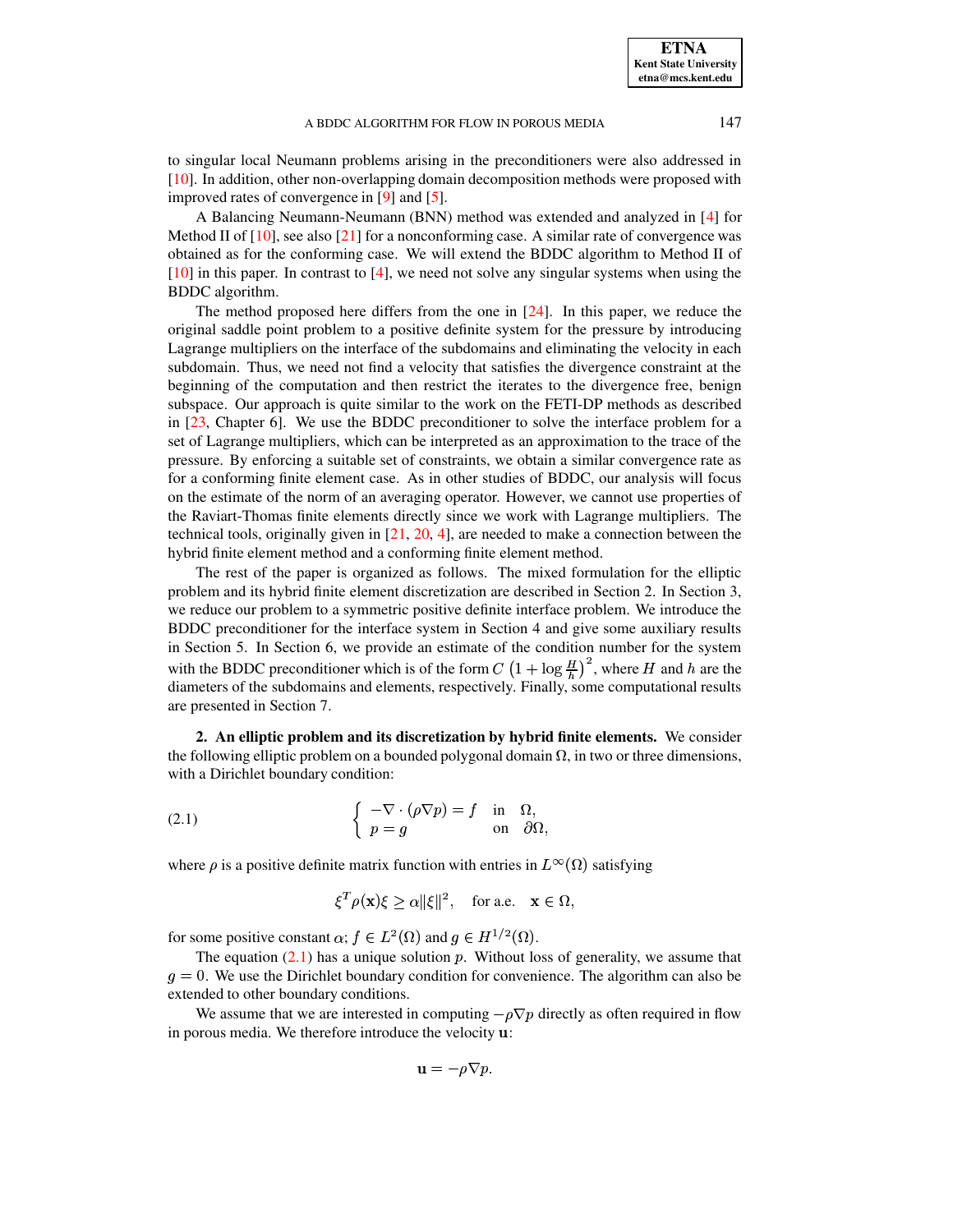We obtain the following system for the velocity  $\bf{u}$  and the pressure  $\bf{p}$ :

(2.2) 
$$
\begin{cases} \mathbf{u} = -\rho \nabla p & \text{in } \Omega, \\ \nabla \cdot \mathbf{u} = f & \text{in } \Omega, \\ p = 0 & \text{in } \partial \Omega. \end{cases}
$$

Let  $c(\mathbf{x}) = \rho(\mathbf{x})^{-1}$  and define a Hilbert space by

<span id="page-2-0"></span>
$$
H(\mathsf{div}, \Omega) = \{ \mathbf{v} \in L^2(\Omega)^2 \text{ or } L^2(\Omega)^3; \nabla \cdot \mathbf{v} \in L^2(\Omega) \},
$$

with the norm

$$
\|{\bf v}\|^2_{H(\mathsf{div},\Omega)} = \|{\bf v}\|^2_{L^2(\Omega)} + \|\nabla\cdot {\bf v}\|^2_{L^2(\Omega)}.
$$

The weak form of [\(2.2\)](#page-2-0) is as follows: find  $\mathbf{u} \in H(\text{div}, \Omega)$  and  $p \in L^2(\Omega)$  such that

$$
\begin{cases}\n a(\mathbf{u}, \mathbf{v}) + b(\mathbf{v}, p) &= 0, & \forall \mathbf{v} \in H(\text{div}, \Omega), \\
 b(\mathbf{u}, q) &= -\int_{\Omega} f q \, d\mathbf{x}, & \forall q \in L^{2}(\Omega),\n\end{cases}
$$

where  $a(\mathbf{u}, \mathbf{v}) = \int_{\Omega} \mathbf{u}^T c(\mathbf{x}) \mathbf{v} d\mathbf{x}$  and  $b(\mathbf{u}, q) = -\int_{\Omega} (\nabla \cdot \mathbf{u}) q d\mathbf{x}$ .

We decompose  $\Omega$  into N nonoverlapping subdomains  $\Omega_i$  with diameters  $H_i$ ,  $i = 1, \dots, N$ , and set  $H = \max_i H_i$ . We assume that each subdomain is a union of shape regular coarse triangles/tetrahedra and that the number of such triangles/tetrahedra forming an individual subdomain is uniformly bounded. We also assume  $\rho(\mathbf{x})$ , the coefficient of [\(2.1\)](#page-1-0), is constant in each subdomain. We note that our algorithm is equally well defined for a more general situation; the assumptions just formulated make our analysis possible.

Let T be a triangulation of  $\Omega$  and  $\mathcal{T}(\Omega_i)$  is the restriction of this triangulation to  $\Omega_i$ . Let  $\widehat{W}$  be the lowest order Raviart-Thomas finite element space defined in  $(2.3)$  (also see [\[3,](#page-13-0) Chapter III, 3]) and let  $Q$  be the space of piecewise constants, which are finite dimensional subspaces of  $H(\text{div}, \Omega)$  and  $L^2(\Omega)$ , respectively. The pair **W** and Q satisfies a uniform infsup condition; see  $[3,$  Chapter IV, 1.2].

We have

<span id="page-2-1"></span>(2.3) 
$$
\widehat{\mathbf{W}} = \{ \mathbf{v} \in H(\text{div}, \Omega); \mathbf{v}|_T = \mathbf{a}_T + c_T \mathbf{x} \ \forall T \in \mathcal{T} \},
$$

where  $\mathbf{a}_T \in \mathbb{R}^2$  or  $\mathbb{R}^3$ ,  $c_T \in \mathbb{R}$ . We note that a piecewise polynomial  $v \in H(\text{div}, \Omega)$  if and only if the continuity of the normal components of  $v$  across  $\partial T$  holds. We can specify the degrees of freedom  $a_T$  and  $c_T$  in each element T by the normal components of v on  $\partial T$  and take the midpoints of the edges/faces of  $T$  as the nodes.

The finite element discrete problem is: find  $\mathbf{u}_h \in \mathbf{W}$  and  $p_h \in Q$  such that

(2.4) 
$$
\begin{cases} a(\mathbf{u}_h, \mathbf{v}_h) + b(\mathbf{v}_h, p_h) = 0, & \forall \mathbf{v}_h \in \widehat{\mathbf{W}}, \\ b(\mathbf{u}_h, q_h) = -\int_{\Omega} f q_h \, d\mathbf{x}, & \forall q_h \in Q. \end{cases}
$$

Let  $W^{(i)}$  be the lowest order Raviart-Thomas finite element space on  $\Omega_i$ , i.e.,

$$
\widehat{\mathbf{W}}^{(i)} = \{\mathbf{v} \in H(\text{div}, \Omega_i); \mathbf{v}|_T = \mathbf{a}_T + c_T \mathbf{x} \ \ \forall T \in \mathcal{T}(\Omega_i)\},
$$

<span id="page-2-2"></span><sup>+</sup>

where  $\mathbf{a}_T \in \mathbb{R}^2$  or  $\mathbb{R}^3$ ,  $c_T \in \mathbb{R}$ .

We also define **W** and **W**<sup>(i)</sup> which are similar to  $\widehat{W}$  and  $\widehat{W}^{(i)}$ , respectively. However, they are not required to be the subspaces of  $H(\text{div}, \Omega)$  or  $H(\text{div}, \Omega_i)$ . Equivalently, there are no continuity constraints on the normal components of the functions, i.e.,

$$
\mathbf{W} = \{ \mathbf{v} \in L^2(\Omega)^2 \text{ or } L^2(\Omega)^3; \mathbf{v}|_T = \mathbf{a}_T + c_T \mathbf{x} \ \forall T \in \mathcal{T} \},
$$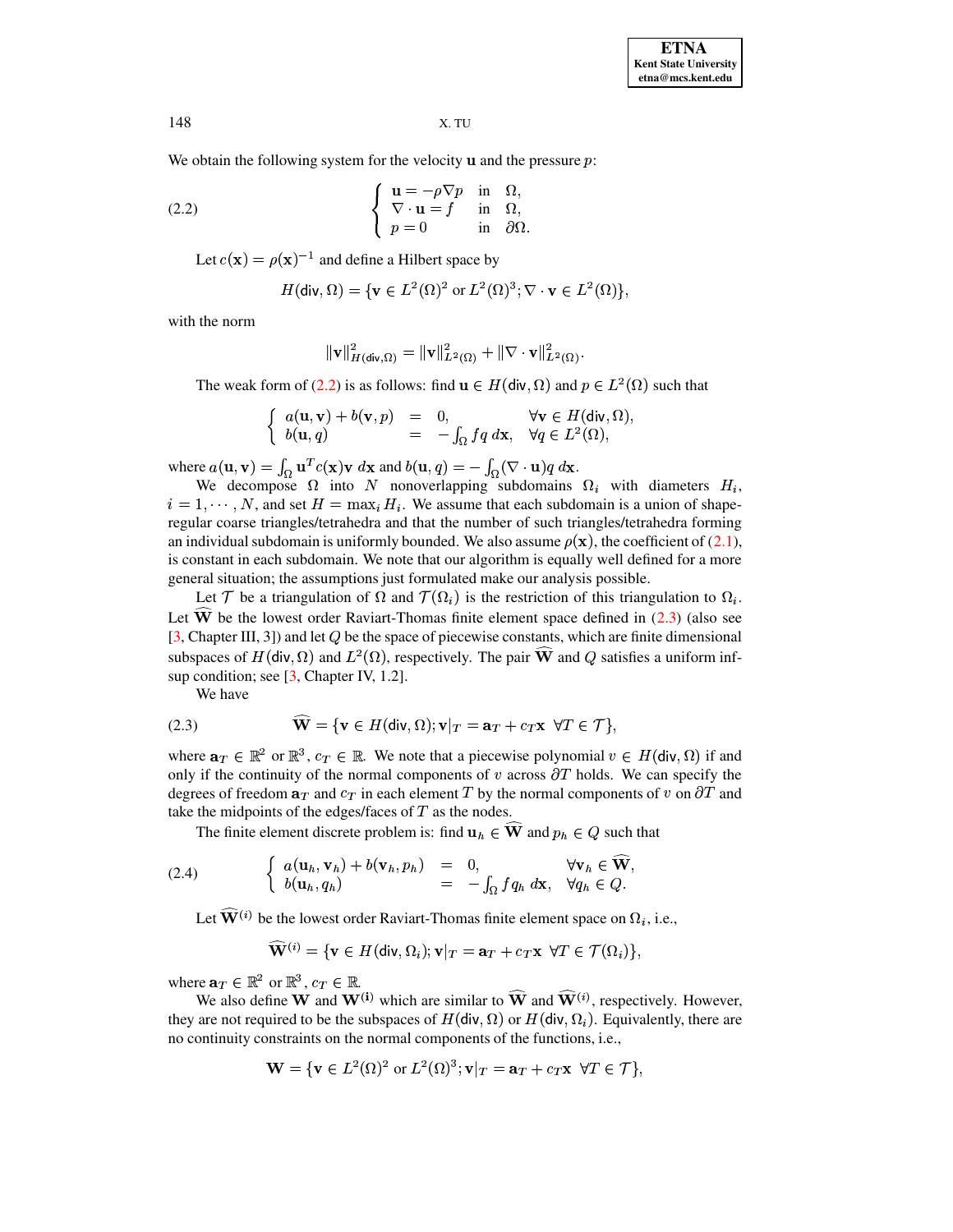and

$$
\mathbf{W}^{(i)} = \{ \mathbf{v} \in L^2(\Omega_i)^2 \text{ or } L^2(\Omega_i)^3; \mathbf{v}|_T = \mathbf{a}_T + c_T \mathbf{x} \ \forall T \in \mathcal{T}(\Omega_i) \},
$$

where  $\mathbf{a}_T \in \mathbb{R}^2$  or  $\mathbb{R}^3$  and  $c_T \in \mathbb{R}$ .

We relax the continuity of the normal components on the element interface in W and  $W^{(i)}$ . Instead, we will introduce Lagrange multipliers to enforce this continuity of the Raviart-Thomas space. The goal of introducing Lagrange multipliers is to make it possible to reduce the saddle point problem [\(2.4\)](#page-2-2) to a positive definite problem by eliminating the velocity. Without Lagrange multipliers, we would have to eliminate the velocity globally on the whole computational domain which would be very expensive. After relaxing the continuity of the normal components of the velocity on each element interface, we can eliminate the velocity on each element. In practice, we can afford to eliminate the velocity in each subdomain. In fact, as in  $[10, 4]$  $[10, 4]$  $[10, 4]$ , in an implementation, we only need to use inter-element Lagrange multiplier on the subdomain interfaces.

Let F denote the set of edges/faces in  $\mathcal T$  and  $\mathcal F^{\partial}$  be the subset of F which contains the edges/faces on  $\partial\Omega$ . Then the Lagrange multiplier space  $\Lambda$  is the set of functions on  $\mathcal{F}\setminus\mathcal{F}^\partial$  which take constant values on individual edges/faces of  $\mathcal F$  and vanish on  $\mathcal F^\partial$ ; see [\[3,](#page-13-0) Section V1.2].

<span id="page-3-0"></span>We can then reformulate the mixed problem [\(2.4\)](#page-2-2) as follows: find  $(\mathbf{u}, p, \lambda) \in \mathbf{W} \times Q \times \Lambda$ such that for all  $(\mathbf{v}, q, \mu) \in \mathbf{W} \times Q \times \Lambda$ 

(2.5) 
$$
\begin{cases} \sum_{T \in \mathcal{T}} \left( \int_T \mathbf{u}^T c \mathbf{v} \, d\mathbf{x} - \int_T \nabla \cdot \mathbf{v} p \, d\mathbf{x} + \int_{\partial T} \lambda \mathbf{v} \cdot \mathbf{n}_T \, d\mathbf{s} \right) = 0, \\ -\sum_{T \in \mathcal{T}} \int_T q \nabla \cdot \mathbf{u} \, d\mathbf{x} \\ \sum_{T \in \mathcal{T}} \int_{\partial T} \mu \mathbf{u} \cdot \mathbf{n}_T \, d\mathbf{s} = 0. \end{cases}
$$

The additional function  $\lambda$  is naturally interpreted as an approximation to the trace of p on the boundary of the elements. A proof of the equivalence of  $(2.4)$  and  $(2.5)$  can be found in [\[1,](#page-13-6) [2\]](#page-13-7).

<span id="page-3-1"></span>Correspondingly, the matrix form of  $(2.5)$  is

(2.6) 
$$
\begin{bmatrix} A & B_1^T & B_2^T \ B_1 & 0 & 0 \ B_2 & 0 & 0 \end{bmatrix} \begin{bmatrix} \mathbf{u} \\ p \\ \lambda \end{bmatrix} = \begin{bmatrix} \mathbf{0} \\ F_h \\ 0 \end{bmatrix}.
$$

**3. The problem reduced to the subdomain interface.** We denote the discrete space of nodal values of  $Q \times \Lambda$  by  $P$ . Here we use the center points of the elements as the nodes for Q and the midpoints of the element edges/faces as the nodes for  $\Lambda$ . We note that  $\mathcal P$  has the natural interpretation as the space of values of the pressure  $p$  in the interior and on the edges/faces of the elements. By this definition, P is isomorphic to  $Q \times \Lambda$ ; we can then write an element of  $P$  as  $\hat{p} = [p, \lambda]$ .

Let  $\Gamma$  be the interface between the subdomains. The set of the interface nodes  $\Gamma_h$  is defined as  $\Gamma_h = (\cup_i \partial \Omega_{i,h}) \setminus \partial \Omega_h$ , where  $\partial \Omega_{i,h}$  is the set of nodes on  $\partial \Omega_i$  and  $\partial \Omega_h$  is the set of nodes on  $\partial\Omega$ .

We can write the discrete pressure spaces  $P$  as

$$
\widehat{\mathcal{P}} = Q \bigoplus \widehat{\Lambda}.
$$

The space Q is a direct sum of subdomain interior pressure spaces  $Q^{(i)}$ , i.e.,

$$
Q = \bigoplus_{i=1}^N Q^{(i)}.
$$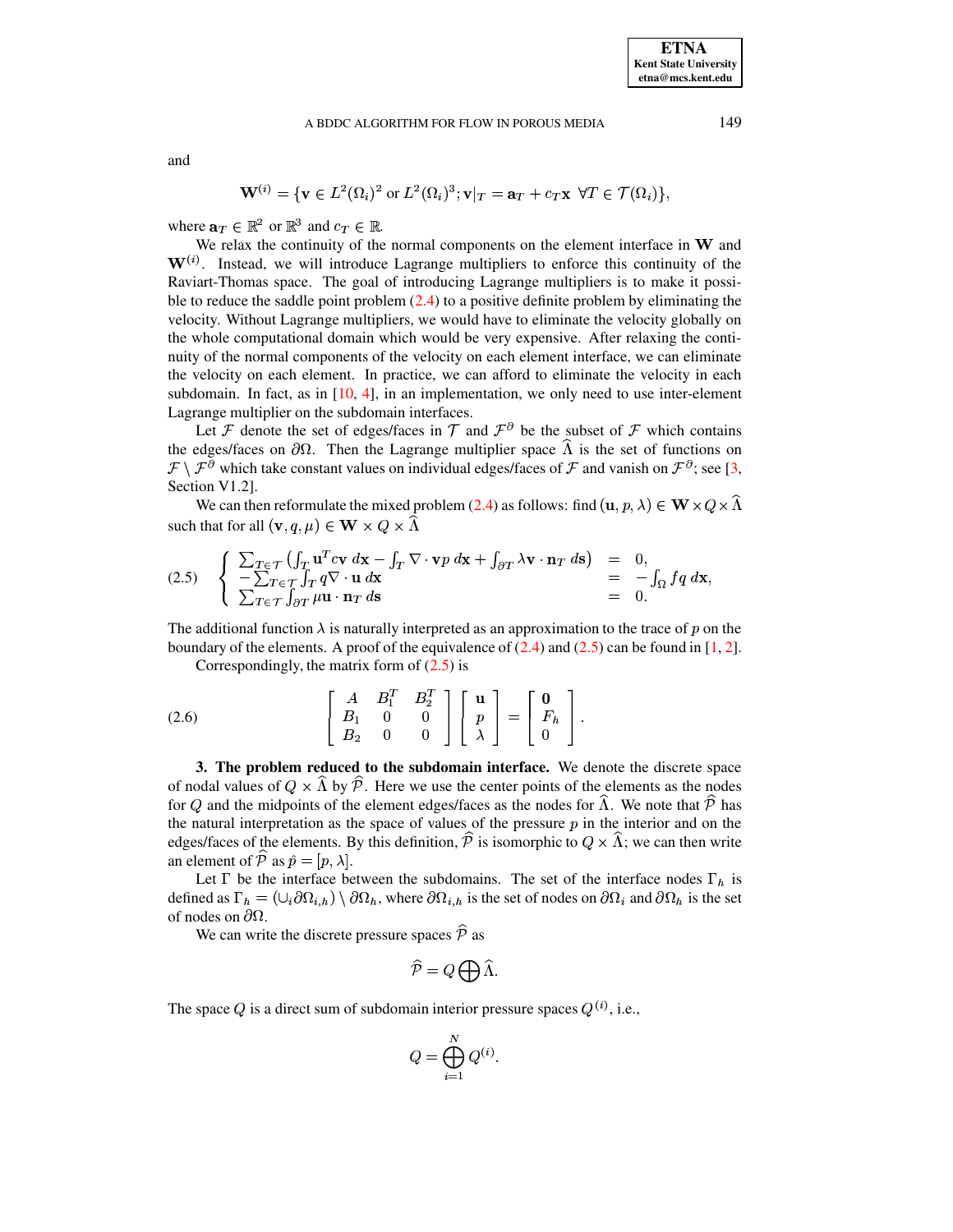The elements of  $Q^{(i)}$  are the restrictions of the elements in Q to  $\Omega_i$ .

We can further decompose  $\Lambda$  into

$$
\widehat{\Lambda} = \Lambda_I \bigoplus \widehat{\Lambda}_\Gamma,
$$

where  $\widehat{\Lambda}_{\Gamma}$  denotes the set of degrees of freedom associated with  $\Gamma$  and  $\Lambda_I$  is a direct sum of subdomain interior degrees of freedom, i.e.

<span id="page-4-1"></span>
$$
\Lambda_I = \bigoplus_{i=1}^N \Lambda_I^{(i)}.
$$

We denote the subdomain interface pressure space by  $\Lambda_{\Gamma}^{(i)}$  and the associated product space by  $\Lambda_{\Gamma} = \bigoplus_{i=1}^{N} \Lambda_{\Gamma}^{(i)}$ .  $R_{\Gamma}^{(i)}$  is the operator which maps functions in the continuous interface pressure space  $\widehat{\Lambda}_{\Gamma}$  to their subdomain components in the space  $\Lambda_{\Gamma}^{(i)}$ . The direct sum of the  $R_{\Gamma}^{(i)}$  is denoted by  $R_{\Gamma}$ .

The global saddle point problem  $(2.6)$  is assembled from subdomain problems

(3.1) 
$$
\begin{bmatrix} A^{(i)} & B_1^{(i)^T} & B_{2,I}^{(i)^T} & B_{2,\Gamma}^{(i)^T} \\ B_1^{(i)} & 0 & 0 & 0 \\ B_{2,I}^{(i)} & 0 & 0 & 0 \\ B_{2,\Gamma}^{(i)} & 0 & 0 & 0 \end{bmatrix} \begin{bmatrix} \mathbf{u}^{(i)} \\ p^{(i)} \\ \lambda_I^{(i)} \\ \lambda_\Gamma^{(i)} \end{bmatrix} = \begin{bmatrix} \mathbf{0} \\ F_h^{(i)} \\ 0 \\ 0 \end{bmatrix},
$$

where  $(\mathbf{u}^{(i)}, p^{(i)}, \lambda_I^{(i)}, \lambda_\Gamma^{(i)}) \in (\mathbf{W}^{(i)}, Q^{(i)}, \Lambda_I^{(i)}, \Lambda_\Gamma^{(i)})$ . We note that  $A^{(i)}$  is block diagonal, with each block corresponding to an element  $T \subset \mathcal{T}(\Omega_i)$ .

As we mentioned before, in practice, for each subdomain  $\Omega_i$ , we only need to use the inter-element multipliers on the interface of the subdomains. In that case, let  $(\mathbf{u}^{(i)}, p^{(i)}, \lambda_{\Gamma}^{(i)}) \in$  $(\widehat{\mathbf{W}}^{(i)}, Q^{(i)}, \Lambda_{\Gamma}^{(i)})$  and we obtain the following subdomain problems

<span id="page-4-2"></span>(3.2) 
$$
\begin{bmatrix} \hat{A}^{(i)} & B_1^{(i)^T} & B_{2,\Gamma}^{(i)^T} \\ B_1^{(i)} & 0 & 0 \\ B_{2,\Gamma}^{(i)} & 0 & 0 \end{bmatrix} \begin{bmatrix} \mathbf{u}^{(i)} \\ p^{(i)} \\ \lambda_{\Gamma}^{(i)} \end{bmatrix} = \begin{bmatrix} \mathbf{0} \\ F_h^{(i)} \\ 0 \end{bmatrix}
$$

We note that we can obtain  $\hat{A}^{(i)}$  from  $A^{(i)}$  by assembling. Therefore  $\hat{A}^{(i)}$  is no longer block diagonal by element.

We define the subdomain Schur complement  $S_{\Gamma}^{(i)}$  by solving a Dirichlet problem in the variational form: find  $\{u_i, p_i\} \in \widehat{W}^{(i)} \times Q^{(i)}$  such that

<span id="page-4-0"></span>
$$
\int_{\Omega_i} \mathbf{u}_i^T c \mathbf{v}_i d\mathbf{x} - \int_{\Omega_i} \nabla \cdot \mathbf{v}_i d\mathbf{x} = -\int_{\partial \Omega_i \setminus \partial \Omega} \lambda_{\Gamma}^{(i)} \mathbf{v}_i \cdot \mathbf{n} d\mathbf{s}, \quad \forall \ \mathbf{v}_i \in \widehat{\mathbf{W}}^{(i)}
$$
\n
$$
\int_{\Omega_i} \nabla \cdot \mathbf{u}_i q_i = 0, \quad \forall \ q_i \in Q^{(i)},
$$

then set  $S_{\Gamma}^{(i)} \lambda_{\Gamma}^{(i)} = -B_{2,\Gamma}^{(i)} \mathbf{u}_i$ . We note that these Dirichlet problems are always well posed and that  $S_{\Gamma}^{(i)}$  is symmetric and positive definite. We also can write (3.3) in matrix form as: given  $\lambda_{\Gamma}^{(i)} \in \Lambda_{\Gamma}^{(i)}$ , determine  $S_{\Gamma}^{(i)} \lambda_{\Gamma}^{(i)}$  such that

$$
\left[\begin{array}{cc} \hat{A}^{(i)} & B^{(i)^T}_1 & B^{(i)^T}_{2,\Gamma} \\ B^{(i)}_1 & 0 & 0 \\ B^{(i)}_{2,\Gamma} & 0 & 0 \end{array}\right] \left[\begin{array}{c} \mathbf{u}^{(i)} \\ p^{(i)} \\ \lambda^{(i)}_{\Gamma} \end{array}\right] = \left[\begin{array}{c} \mathbf{0} \\ 0 \\ -S^{(i)}_{\Gamma}\lambda^{(i)}_{\Gamma} \end{array}\right].
$$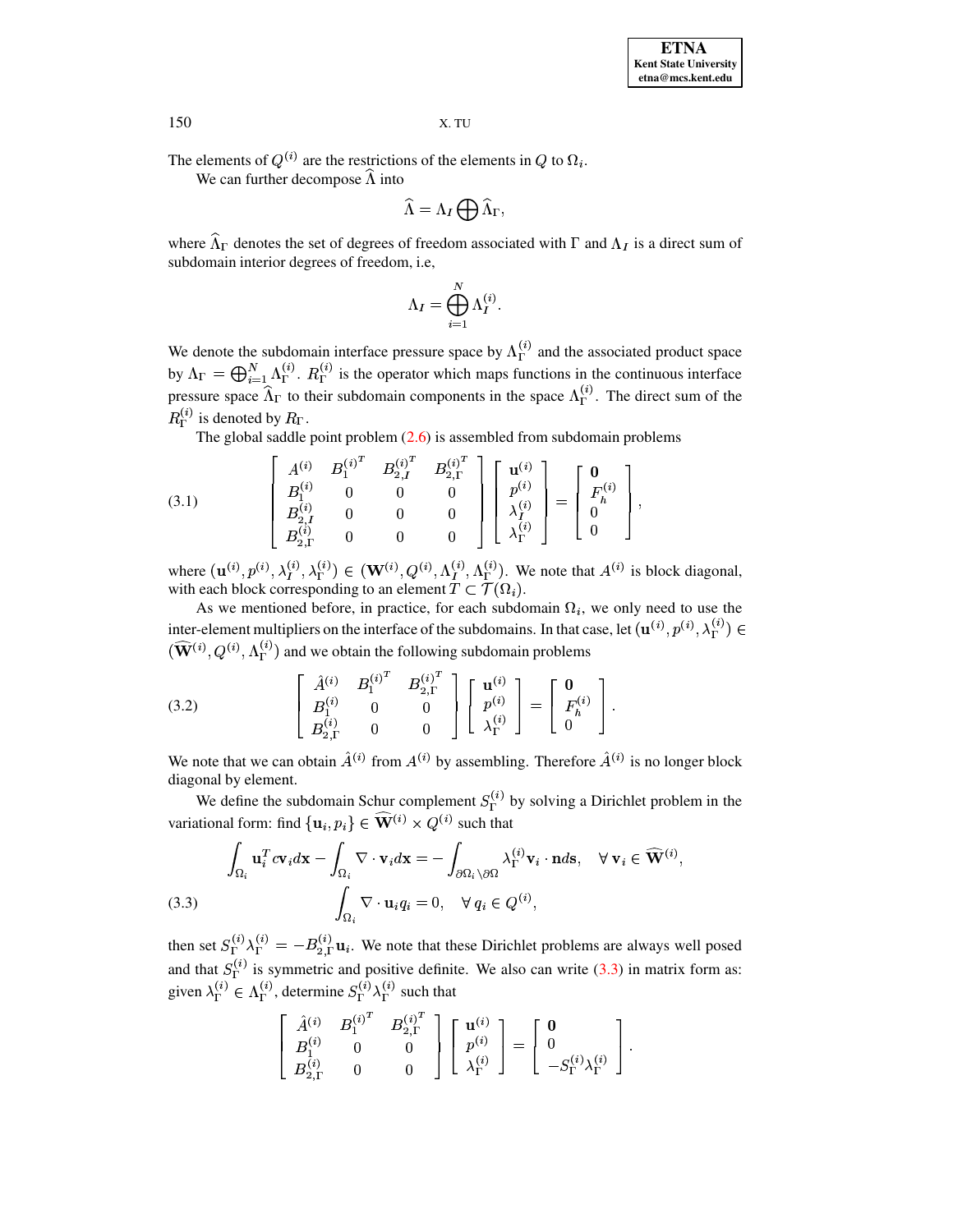| <b>ETNA</b>                  |
|------------------------------|
| <b>Kent State University</b> |
| etna@mcs.kent.edu            |

151

We note that, to obtain the subdomain Schur complement  $S_{\Gamma}^{(i)}$  for  $\lambda_{\Gamma}^{(i)}$  from (3.1), we can first eliminate the velocity  $\mathbf{u}^{(i)}$  in each element and obtain a system for the  $p^{(i)}$ ,  $\lambda_I^{(i)}$ , and  $\lambda_{\Gamma}^{(i)}$ . We then eliminate the remaining degrees of freedom interior to the subdomain, i.e., the  $p^{(i)}$  and  $\lambda_I^{(i)}$ . However, from (3.2), we cannot eliminate the velocity  $\mathbf{u}^{(i)}$  in each element since  $\hat{A}^{(i)}$ is no longer block diagonal by element. But we still can eliminate the velocity  $\mathbf{u}^{(i)}$  and the pressure  $p^{(i)}$  locally in each subdomain.

We denote the direct sum of the  $S_{\Gamma}^{(i)}$  by  $S_{\Gamma}$ , i.e.,

$$
S_{\Gamma} = \left[ \begin{array}{ccc} S_{\Gamma}^{(1)} & & \\ & \ddots & \\ & & S_{\Gamma}^{(N)} \end{array} \right]
$$

Given the definition of  $S_{\Gamma}^{(i)}$ , the subdomain problem (3.2) corresponds to the subdomain interface problem

$$
S_{\Gamma}^{(i)} \lambda_{\Gamma}^{(i)} = g_{\Gamma}^{(i)}, \quad i = 1, 2, ..., N,
$$

where

<span id="page-5-0"></span>
$$
g^{(i)}_\Gamma = -\left[B^{(i)}_{2,\Gamma}\ 0\right] \left[\begin{array}{cc} \hat A^{(i)} & {B_1^{(i)}}^T \\ B^{(i)}_1 & 0 \end{array}\right]^{-1} \left[\begin{array}{c} \mathbf{0} \\ F^{(i)}_h \end{array}\right].
$$

The global interface problem is assembled from the subdomain interface problems, and can be written as: find  $\lambda_{\Gamma} \in \Lambda_{\Gamma}$ , such that

$$
(3.4) \t\t S_{\Gamma} \lambda_{\Gamma} = g_{\Gamma}
$$

where  $g_{\Gamma} = \sum_{i=1}^{N} R_{\Gamma}^{(i)^{T}} g_{\Gamma}^{(i)}$  and

$$
\widehat{S}_{\Gamma} = R_{\Gamma}^T S_{\Gamma} R_{\Gamma} = \sum_{i=1}^N R_{\Gamma}^{(i)^T} S_{\Gamma}^{(i)} R_{\Gamma}^{(i)}.
$$

Thus,  $\hat{S}_{\Gamma}$  is a symmetric, positive definite operator defined on the interface space  $\hat{\Lambda}_{\Gamma}$ . We will propose a BDDC preconditioner for solving  $(3.4)$  with a preconditioned conjugate gradient method.

4. The BDDC preconditioner and a change of variables. In Section 3, the original saddle point problem  $(2.6)$  was reduced to a positive definite problem  $(3.4)$  for the interface pressure (or Lagrange multipliers). It has a similar algebraic structure as the system which the original BDDC method was derived for. The difference is that the degrees of freedom in our case are the midpoints of the element edges/faces on the subdomain interface. It is nature to use the edge/face average primal constraints.

We introduce a partially assembled interface pressure space  $\widetilde{\Lambda}_{\Gamma}$  by

$$
\widetilde{\Lambda}_{\Gamma} = \widehat{\Lambda}_{\Pi} \bigoplus \Lambda_{\Delta} = \widehat{\Lambda}_{\Pi} \bigoplus \left( \prod_{i=1}^{N} \Lambda_{\Delta}^{(i)} \right).
$$

Here,  $\hat{\Lambda}_{II}$  is the coarse level, primal interface pressure space which is spanned by subdomain interface edge/face basis functions with constant values at the nodes of the subdomain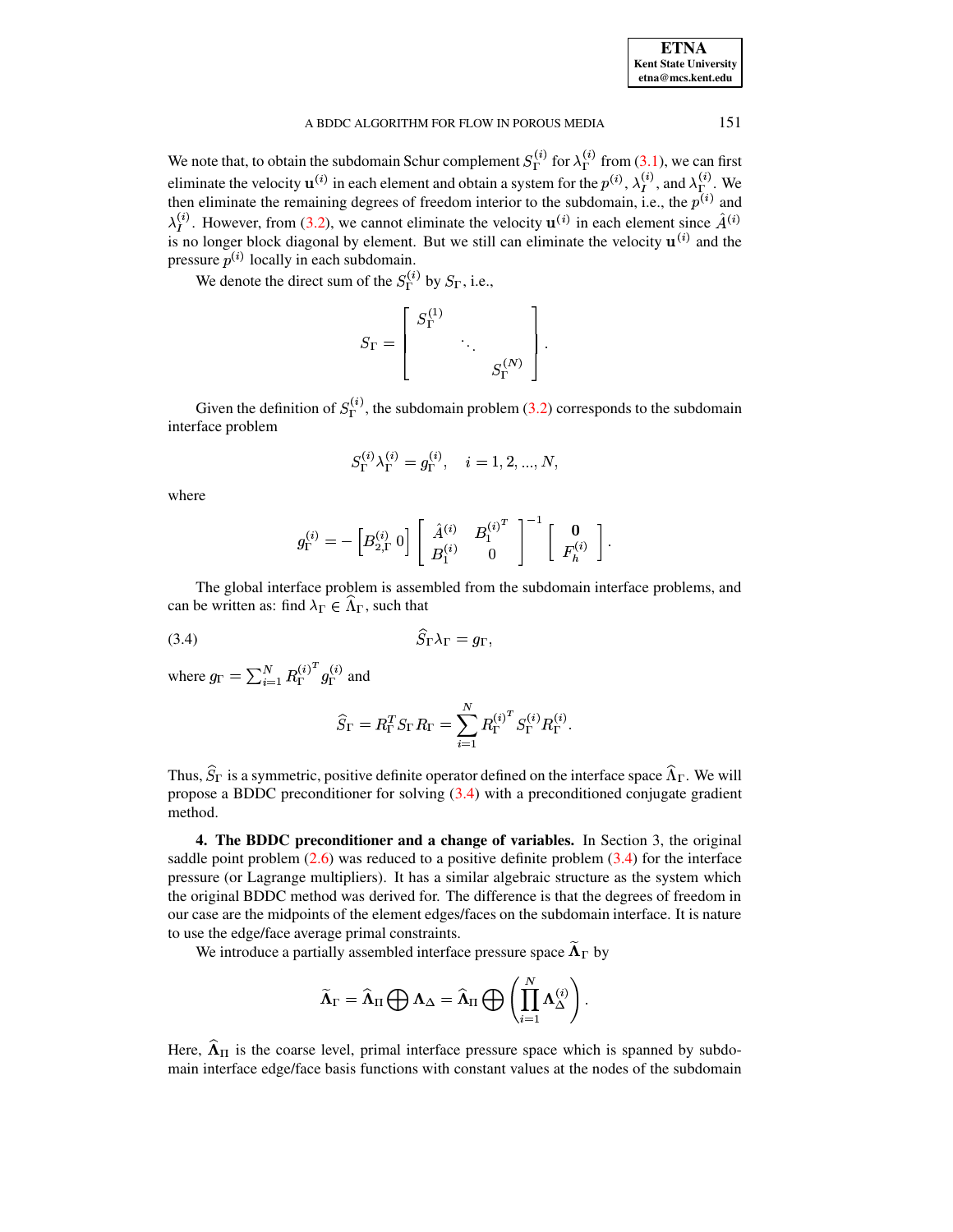edges/faces for two/three dimensions, respectively. We change the variables so that the degree of freedom of each primal constraint is explicit; see the last part of this section and also [13, 11]. The dual space  $\Lambda_{\Delta}$  is the direct sum of the  $\Lambda_{\Delta}^{(i)}$ , which are spanned by the remaining interface pressure degrees of freedom with a zero average over each edge/face. In the space  $\Lambda_{\Gamma}$ , we relax most continuity constraints on the pressure across the interface but retain all primal continuity constraints, which makes all the linear systems nonsingular. This is the main difference from the BNN method in  $[4]$ , where we encounter singular local problems.

We introduce two extension operators

$$
\widehat{\mathbf{\Lambda}}_{\Gamma} \stackrel{\widetilde{R}_{\Gamma}}{\longrightarrow} \widetilde{\mathbf{\Lambda}}_{\Gamma} \stackrel{\overline{R}_{\Gamma}}{\longrightarrow} \mathbf{\Lambda}_{\Gamma}.
$$

We also define a positive scaling factor  $\delta_i^{\dagger}(\mathbf{x})$  as follows: for  $\gamma \in [1/2, \infty)$ ,

$$
\delta_i^{\dagger}(\mathbf{x}) = \frac{\rho_i^{\gamma}(\mathbf{x})}{\sum_{j \in \mathcal{N}_{\mathbf{x}}} \rho_j^{\gamma}(\mathbf{x})}, \quad \mathbf{x} \in \partial \Omega_{i,h} \cap \Gamma_h,
$$

where  $\mathcal{N}_{\mathbf{x}}$  is the set of indices j of the subdomains such that  $\mathbf{x} \in \partial \Omega_j$ . We note that  $\delta_i^{\dagger}(\mathbf{x})$  is constant on each edge/face, since we have assumed that the  $\rho_i(\mathbf{x})$  is constant in each subdomain, and the nodes on each edge/face are shared by the same subdomains. Multiplying each entry of  $R_{\Gamma}$ , which is for a dual variable in  $\Lambda_{\Delta}$  and corresponds to a node  $\mathbf{x} \in \partial\Omega_i$ , by  $\delta_i^{\Gamma}(x)$ gives us  $R_{D,\Gamma}$ .

The interface Schur complement  $\widetilde{S}_{\Gamma}$  is partially assembled from subdomain Schur complements  $S_{\Gamma}^{(i)}$ , i.e.,

$$
\widetilde{S}_{\Gamma} = \overline{R}_{\Gamma}^{T} S_{\Gamma} \overline{R}_{\Gamma}.
$$

We can also obtain  $\hat{S}_{\Gamma}$ , introduced in (3.4), from  $\tilde{S}_{\Gamma}$  by assembling the dual interface pressure part on the subdomain interface, i.e.,

$$
\widehat{S}_{\Gamma} = \widetilde{R}_{\Gamma}^T \widetilde{S}_{\Gamma} \widetilde{R}_{\Gamma}.
$$

The BDDC preconditioner for solving the global interface problem  $(3.4)$  is

$$
M^{-1} = \widetilde{R}_{D,\Gamma}^T \widetilde{S}_{\Gamma}^{-1} \widetilde{R}_{D,\Gamma}.
$$

see [6, 15, 16, 13, 12] for the details.

The preconditioned BDDC algorithm is then of the form: find  $\lambda_{\Gamma} \in \widehat{\Lambda}_{\Gamma}$ , such that

$$
M^{-1}\widehat{S}_{\Gamma}\lambda_{\Gamma}=\widetilde{R}_{D,\Gamma}^T\widetilde{S}_{\Gamma}^{-1}\widetilde{R}_{D,\Gamma}\widehat{S}_{\Gamma}\lambda_{\Gamma}=\widetilde{R}_{D,\Gamma}^T\widetilde{S}_{\Gamma}^{-1}\widetilde{R}_{D,\Gamma}g_{\Gamma}.
$$

This preconditioned operator is the product of two symmetric positive definite matrices and we can use the preconditioned conjugate gradient method.

Finally, we provide some details about changing variables to make the primal variables (edge/face average) explicit. We follow the notations in  $[13]$ .

We denote the nodal degrees of freedom in a given edge by  $(u_1, \dots, u_m, \dots, u_l)$ . We can choose any node on this edge as m. The other unknowns are denoted by  $u<sub>I</sub>$ . We are given a linear system written as

<span id="page-6-0"></span>(4.1) 
$$
\begin{bmatrix} A_{II} & A_{1I}^T & \cdots & A_{mI}^T & \cdots & A_{lI}^T \\ A_{1I} & a_{11} & \cdots & a_{1m} & \cdots & a_{1l} \\ \vdots & \vdots & \ddots & \vdots & \ddots & \vdots \\ A_{mI} & a_{m1} & \cdots & a_{mm} & \cdots & a_{ml} \\ \vdots & \vdots & \ddots & \vdots & \ddots & \vdots \\ A_{lI} & a_{l1} & \cdots & a_{lm} & \cdots & a_{ll} \end{bmatrix} \begin{bmatrix} u_I \\ u_1 \\ \vdots \\ u_m \\ \vdots \\ u_l \end{bmatrix} = \begin{bmatrix} f_I \\ f_1 \\ \vdots \\ f_m \\ \vdots \\ f_l \end{bmatrix}
$$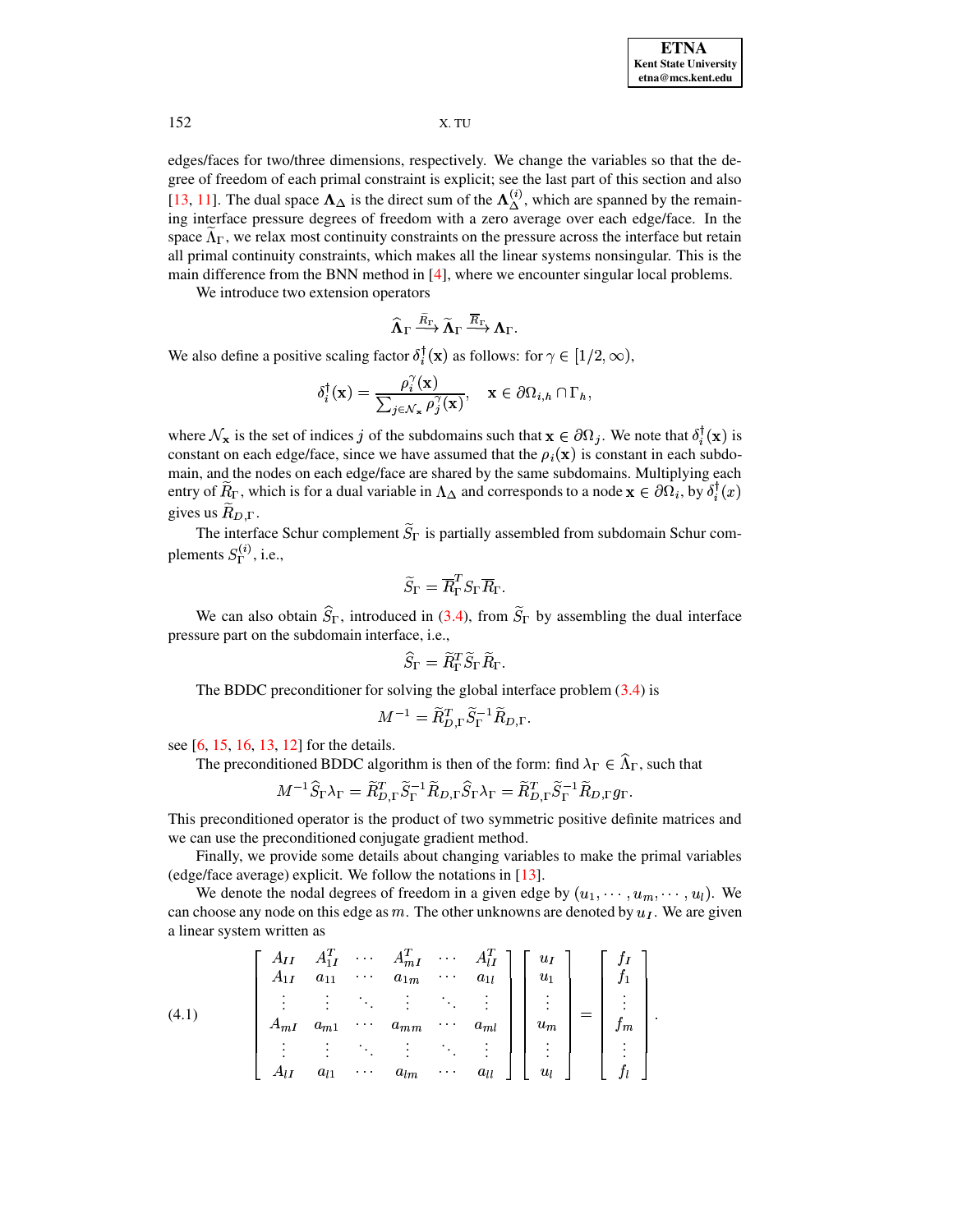Define a  $l \times l$  sparse matrix  $T_E$  as follows:

$$
\left[\begin{array}{ccccc} 1 & & 1 & & \\ & \ddots & \vdots & & \\ -1 & \cdots & 1 & \cdots & -1 \\ & & \vdots & \ddots & \\ & & 1 & & 1 \end{array}\right],
$$

and let  $(u_1, \dots, u_m, \dots, u_l)^T = T_E(\hat{u}_1, \dots, \hat{u}_m, \dots, \hat{u}_l)^T$ . We have

$$
\begin{bmatrix} u_1 \\ \vdots \\ u_m \\ \vdots \\ u_l \end{bmatrix} = T_E \begin{bmatrix} \hat{u}_1 \\ \vdots \\ \hat{u}_m \\ \vdots \\ \hat{u}_l \end{bmatrix} = \begin{bmatrix} 1 \\ \vdots \\ 1 \\ \vdots \\ 1 \end{bmatrix} \hat{u}_m + \begin{bmatrix} \hat{u}_1 \\ \vdots \\ -\hat{u}_1 - \cdots - \hat{u}_{m-1} - \hat{u}_{m+1} - \cdots - \hat{u}_l \\ \vdots \\ \hat{u}_l \end{bmatrix}.
$$

Here, the columns of  $T_E$  are the new basis of the edge variables and  $(\hat{u}_1, \dots, \hat{u}_m, \dots, \hat{u}_l)$ are the new coordinates in the new basis. The basis function corresponding to  $\hat{u}_m$  is constant on the edge and  $\hat{u}_m$  represents the edge average. The others have zero edge average.

Let

$$
T = \left[ \begin{array}{cc} I & \\ & T_E \end{array} \right].
$$

Then,  $(4.1)$  can be transformed into

$$
T^{T} \begin{bmatrix} A_{II} & A_{1I}^{T} & \cdots & A_{mI}^{T} & \cdots & A_{lI} \\ A_{1I} & a_{11} & \cdots & a_{1m} & \cdots & a_{1l} \\ \vdots & \vdots & \ddots & \vdots & \ddots & \vdots \\ A_{mI} & a_{m1} & \cdots & a_{mm} & \cdots & a_{ml} \\ \vdots & \vdots & \ddots & \vdots & \ddots & \vdots \\ A_{lI} & a_{l1} & \cdots & a_{lm} & \cdots & a_{ll} \end{bmatrix} T \begin{bmatrix} u_{I} \\ \hat{u}_{1} \\ \vdots \\ \hat{u}_{m} \\ \vdots \\ \hat{u}_{l} \end{bmatrix} = T^{T} \begin{bmatrix} f_{I} \\ f_{1} \\ \vdots \\ f_{m} \\ \vdots \\ f_{l} \end{bmatrix}
$$

Since the changing variables for each edge is a local procedure, we can do this transformation edge by edge in each subdomain.

5. Some auxiliary results. In this section, we will collect a number of results which are needed in our theory.

In order to connect our hybrid finite element discretization to a conforming finite element method, we need to introduce a new mesh on each subdomain. The idea follows [20, 21, 4]. In order to be complete and for the readers unfamiliar with these technical tools, we give the construction of the new mesh, the definitions of two important maps, and some useful lemmas, which were originally given in  $[4, 20, 21]$ .

Given an element  $\tau \in \mathcal{T}$ , let  $\hat{\tau}$  be a subtriangulation of  $\tau$  which includes the vertices of  $\tau$  and the nodal points in  $\tau$  for the degrees of the freedom of  $Q \times \Lambda$ . We then obtain a quasi-uniform sub-triangulation  $\mathcal T$ . We partition the vertices in the new mesh  $\mathcal T$  into two sets. The nodes in  $\mathcal T$  are called primary and the rest are called secondary. We say that two vertices in the triangulation  $\hat{\mathcal{T}}$  are adjacent if there is an edge of  $\hat{\mathcal{T}}$  between them.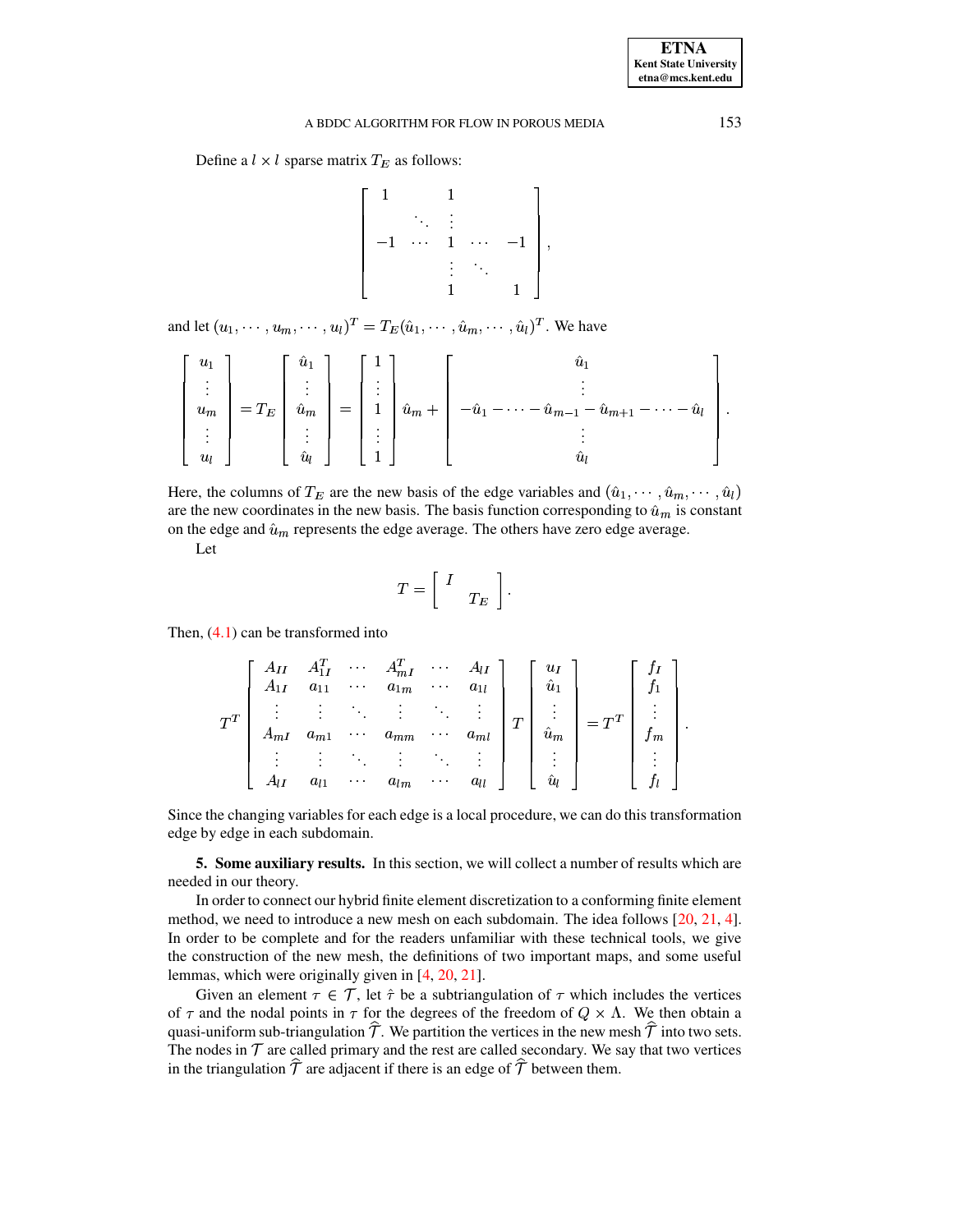Let  $U_h(\Omega)$  be the continuous piecewise linear finite element function space with respect to the new triangulation  $\hat{\mathcal{T}}$ . For a subdomain  $\Omega_i$ ,  $U_h(\Omega_i)$  and  $U_h(\partial \Omega_i)$  are defined by restrictions:

$$
U_h(\Omega_i) = \{u|_{\Omega_i}: u \in U_h(\Omega)\}, \qquad U_h(\partial \Omega_i) = \{u|_{\partial \Omega_i}: u \in U_h(\Omega)\}.
$$

Define a mapping  $I_h^{\Omega_i}$  from any function  $\phi$  defined at the primary vertices in  $\Omega_i$  to  $U_h(\Omega_i)$  by

 $I_n^{\Omega_i} \phi(\mathbf{x}) = \begin{cases} \phi(\mathbf{x}), & \text{if } \mathbf{x} \text{ is a primary vertex;} \\ & \text{the average of all adjacent primary vertices on } \partial \Omega_i, \\ & \text{if } \mathbf{x} \text{ is a secondary vertex on } \partial \Omega_i; \\ & \text{the average of all adjacent primary vertices, \\ & \text{if } \mathbf{x} \text{ is a secondary vertex in the interior of } \Omega_i; \\ & \text{the linear interpolation of the vertex values, \\ & \text{if } \mathbf{x} \text{ is not a vertex of } \hat{\mathcal{T}}. \end{cases}$ 

We note that  $I_h^{\Omega_i}$  defines a map from  $Q(\Omega_i) \times \Lambda(\Omega_i)$  to  $U_h(\Omega_i)$  and also a map from

 $U_h(\Omega_i)$  to  $U_h(\Omega_i)$ .<br>
Let  $I_h^{\partial \Omega_i}$  be the mapping from a function  $\phi$ , defined at the primary vertices on  $\partial \Omega_i$ , to  $U_h(\partial \Omega_i)$  and defined by  $I_h^{\partial \Omega_i} \phi = (I_h^{\Omega_i} \hat{p})|_{\partial \Omega_i}$ , where  $\hat{p}$  is any functions in on the boundary values of  $\hat{p}$ .

Let

$$
\widetilde{U}_h(\Omega_i) = \{ \psi = I_h^{\Omega_i} \phi, \ \phi \in U_h(\Omega_i) \} \quad \text{and} \quad \widetilde{U}_h(\partial \Omega_i) = \{ \psi |_{\partial \Omega}, \ \psi \in \widetilde{U}_h(\Omega_i) \}.
$$

We list some useful lemmas from  $[4]$ .

LEMMA 5.1. There exists a constant  $C > 0$  independent of h and  $|\Omega_i|$  such that

$$
|I_h^{\Omega_i} \phi|_{H^1(\Omega_i)} \le C |\phi|_{H^1(\Omega_i)}, \quad \forall \phi \in U_h(\Omega_i),
$$

$$
|I_h^{\Omega_i}\phi||_{L^2(\Omega_i)} \le C ||\phi||_{L^2(\Omega_i)}, \quad \forall \phi \in U_h(\Omega_i).
$$

*Proof:* See [4, Lemma 6.1].  $\Box$ 

LEMMA 5.2. For  $\hat{\phi} \in U_h(\partial \Omega_i)$ , there exist two positive constants  $C_1$  and  $C_2$ , independent of h and  $|\Omega_i|$ , such that

$$
C_1 \|\hat{\phi}\|_{H^{1/2}(\partial\Omega_i)} \leq \inf_{\phi \in \tilde{U}_h(\Omega_i)\phi|_{\partial\Omega_i}=\hat{\phi}} \|\phi\|_{H^1(\Omega_i)} \leq C_2 \|\hat{\phi}\|_{H^{1/2}(\partial\Omega_i)},
$$

$$
C_1|\hat{\phi}|_{H^{1/2}(\partial\Omega_i)} \leq \inf_{\phi \in \widetilde{U}_h(\Omega_i)\phi|_{\partial\Omega_i} = \hat{\phi}} |\phi|_{H^1(\Omega_i)} \leq C_2|\hat{\phi}|_{H^{1/2}(\partial\Omega_i)}
$$

*Proof:* See [4, Lemma 6.2].  $\Box$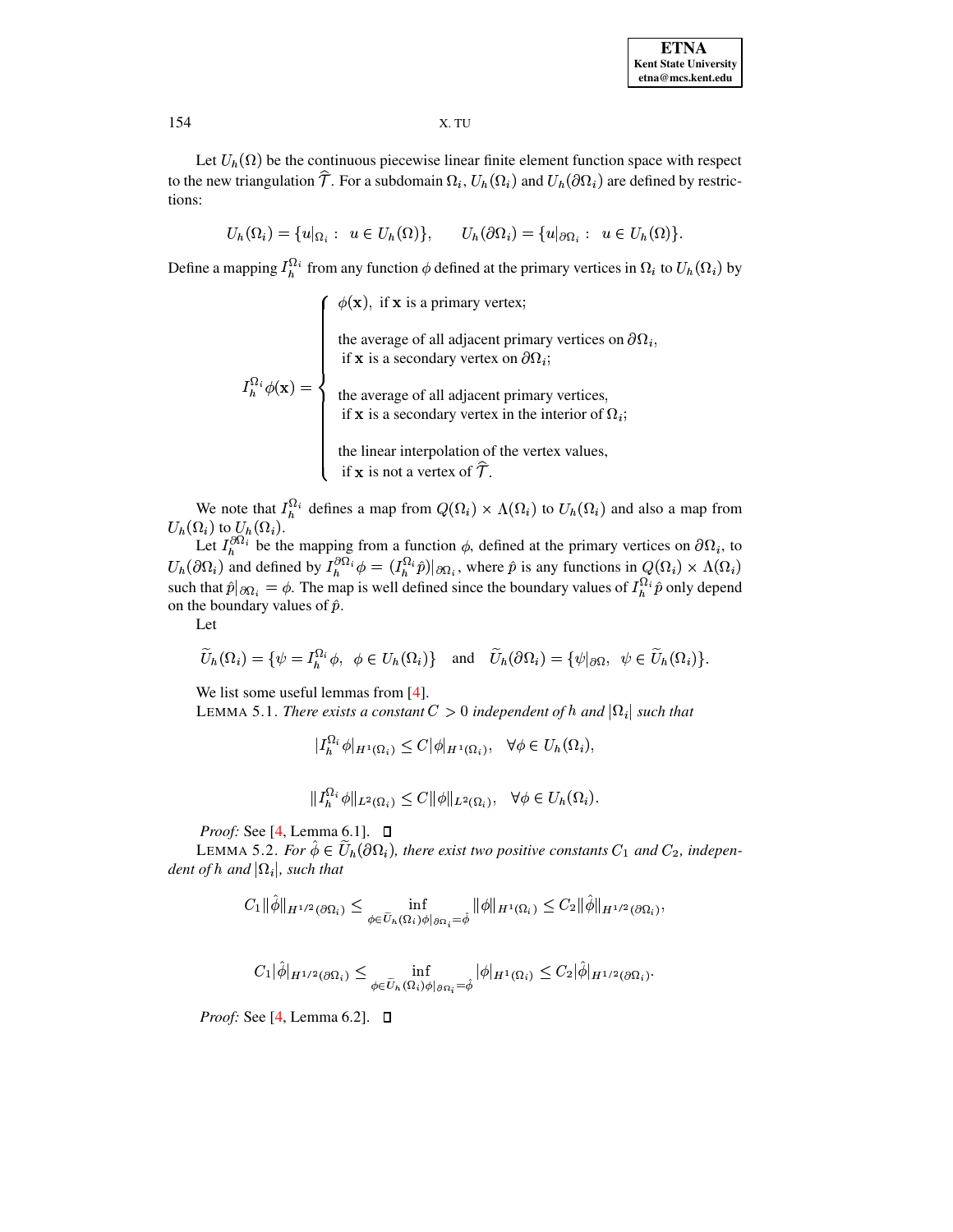<span id="page-9-2"></span>LEMMA 5.3. There exists a constant  $C > 0$  independent of h and  $|\Omega_i|$  such that

$$
|I_h^{\partial\Omega_i}\hat{\phi}\|_{H^{1/2}(\partial\Omega_i)} \leq C \|\hat{\phi}\|_{H^{1/2}(\partial\Omega_i)} \quad \forall \hat{\phi} \in U_h(\partial\Omega_i)
$$

*Proof:* See [4, Lemma 6.3].  $\Box$ 

<span id="page-9-0"></span>LEMMA 5.4. There exist positive constants  $C_1$  and  $C_2$  independent of H, h, and the coefficient of (2.1), such that for all  $\lambda_i \in \Lambda_{\Gamma}^{(i)}$ ,

$$
\rho_i C_1|I^{\partial\Omega_i}_h\lambda_i|^2_{H^{1/2}(\partial\Omega_i)}\leq |\lambda_i|^2_{S^{(i)}_\Gamma}\leq \rho_i C_2|I^{\partial\Omega_i}_h\lambda_i|^2_{H^{1/2}(\partial\Omega_i)}
$$

*Proof:* See [4, Theorem 6.5].  $\Box$ 

We define the interface averaging operator  $E_D$ , by

$$
E_D = \widetilde{R}_\Gamma \widetilde{R}_{D,\Gamma}^T,
$$

<span id="page-9-5"></span>which computes a weighted average across the subdomain interface  $\Gamma$  and then distributes the averages to the boundary points of the subdomain.

The interface averaging operator  $E_D$  satisfies the following bound: LEMMA 5.5.

$$
|E_D \lambda_\Gamma|_{\widetilde{S}_\Gamma}^2 \leq C \left(1 + \log \frac{H}{h}\right)^2 |\lambda_\Gamma|_{\widetilde{S}_\Gamma}^2,
$$

for any  $\lambda_{\Gamma} \in \widetilde{\Lambda}_{\Gamma}$ , where C is a positive constant independent of H, h, and the coefficient of  $(2.1)$ ,

*Proof:* Given any  $\lambda_{\Gamma} \in \widetilde{\Lambda}_{\Gamma}$ , we have

<span id="page-9-3"></span>(5.1)  
\n
$$
|E_D \lambda_{\Gamma}|_{\widetilde{S}_{\Gamma}}^2 \leq 2 \left( |\lambda_{\Gamma}|_{\widetilde{S}_{\Gamma}}^2 + |\lambda_{\Gamma} - E_D \lambda_{\Gamma}|_{\widetilde{S}_{\Gamma}}^2 \right)
$$
\n
$$
\leq 2 \left( |\lambda_{\Gamma}|_{\widetilde{S}_{\Gamma}}^2 + |\overline{R}_{\Gamma} (\lambda_{\Gamma} - E_D \lambda_{\Gamma})|_{S_{\Gamma}}^2 \right)
$$
\n
$$
= 2 \left( |\lambda_{\Gamma}|_{\widetilde{S}_{\Gamma}}^2 + \sum_{i=1}^N |(\lambda_{\Gamma} - E_D \lambda_{\Gamma})_i|_{S_{\Gamma}}^2 \right),
$$

<span id="page-9-4"></span>where  $(\lambda_{\Gamma} - E_D \lambda_{\Gamma})_i$  is the restriction of  $\lambda_{\Gamma} - E_D \lambda_{\Gamma}$  to the subdomain  $\Omega_i$ . Also let  $\lambda_i$  be the restriction of  $\lambda_{\Gamma}$  to the subdomain  $\Omega_i$  and set

(5.2) 
$$
v_i(\mathbf{x}) := (\lambda_{\Gamma} - E_D \lambda_{\Gamma})_i(\mathbf{x}) = \sum_{j \in \mathcal{N}_{\mathbf{x}}} \delta_j^{\dagger} (\lambda_i(\mathbf{x}) - \lambda_j(\mathbf{x})), \quad \mathbf{x} \in \partial \Omega^i \cap \Gamma.
$$

Here  $\mathcal{N}_{\mathbf{x}}$  is the set of indices of the subdomains that have x on their boundaries. Since a fine edge/face only belongs to exactly two subdomains, we have, for an edge/face  $\mathcal{F}^{ij} \subset \partial \Omega_i$  that is also shared by  $\Omega_i$ ,

<span id="page-9-1"></span>(5.3) 
$$
v_i = \delta_j^{\dagger} \lambda_i - \delta_j^{\dagger} \lambda_j, \text{ on } \mathcal{F}^{ij}.
$$

We note that the simple inequality

$$
\rho_i \delta_j^{\dagger^2} \leq \min(\rho_i, \rho_j),
$$

holds for  $\gamma \in [1/2, \infty)$ .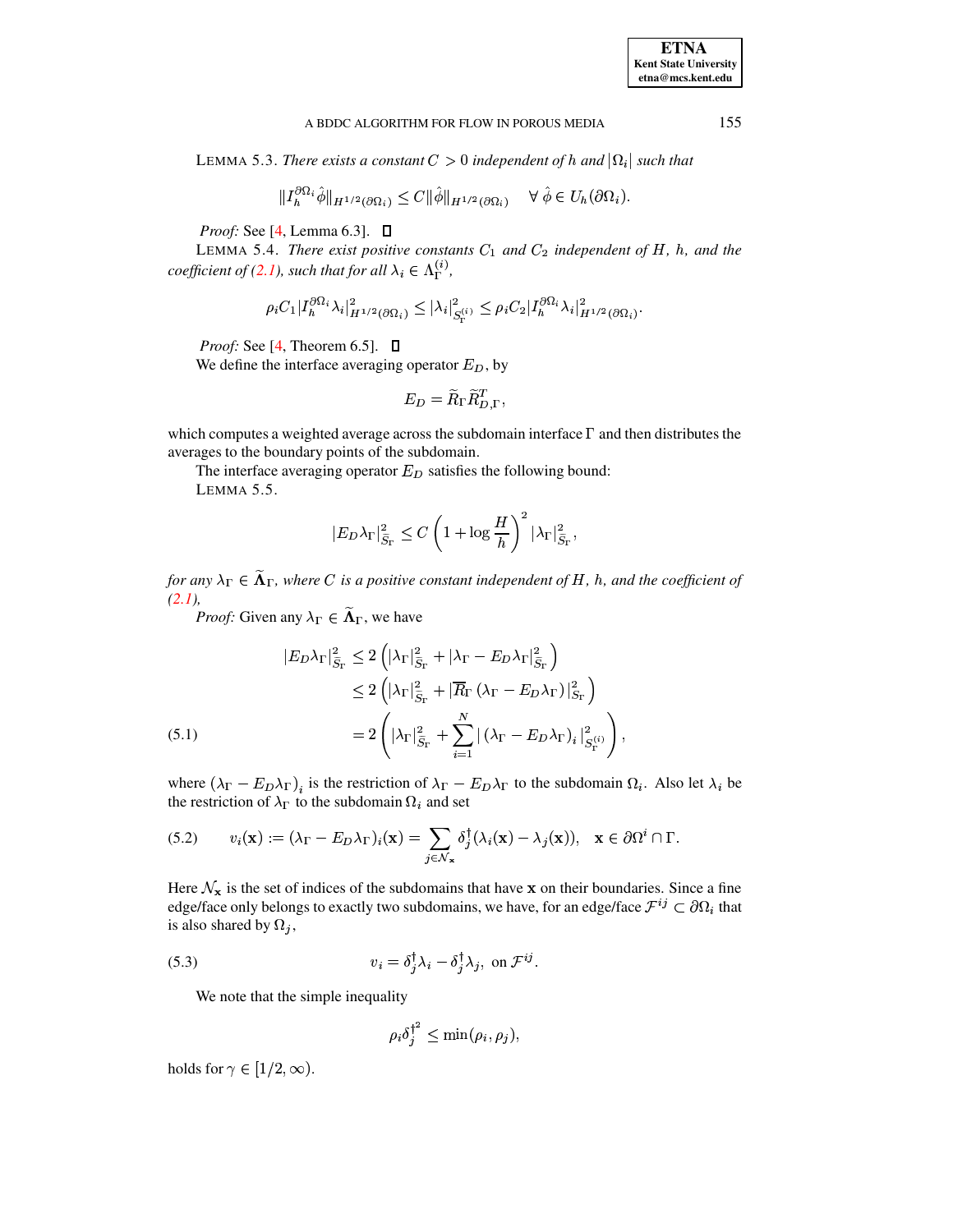Given a subdomain  $\Omega_i$ , we define partition of unity functions associated with its edges/faces. Let  $\zeta_{\mathcal{F}}$  be the characteristic function of  $\mathcal{F}$ , i.e., the function that is identically one on  $\mathcal{F}$  and zero on  $\partial\Omega_i\backslash\mathcal{F}$ . We clearly have

$$
\sum_{\mathcal{F}\subset\partial\Omega_i}\zeta_{\mathcal{F}}(\mathbf{x})=1, \quad \text{almost everywhere on }\partial\Omega_i\backslash\partial\Omega.
$$

We also need the partition of unity functions associated with the edges/faces for a function in the space  $U_h(\Omega_i)$ , denoted by  $\vartheta_{\mathcal{F}}$ , which is defined in [23, Lemma 4.23].

We have

<span id="page-10-3"></span>(5.4) 
$$
|v_i|^2_{S_{\Gamma}^{(i)}} \leq C \sum_{\mathcal{F}^{ij} \subset \partial \Omega_i} |\zeta_{\mathcal{F}^{ij}} v_i|^2_{S_{\Gamma}^{(i)}}
$$

By Lemma 5.4, with  $\overline{\lambda}_{i,\mathcal{F}^{ij}}$  the average over  $\mathcal{F}^{ij}$ ,

<span id="page-10-0"></span>
$$
\begin{split}\n&|\zeta_{\mathcal{F}^{ij}}v_i|_{S_{\Gamma}^{(i)}}^2 \leq C_2 \rho_i |I_h^{\partial \Omega_i}(\zeta_{\mathcal{F}^{ij}} v_i)|_{H^{1/2}(\partial \Omega_i)}^2 \\
&= C_2 \rho_i |I_h^{\partial \Omega_i} \left(\zeta_{\mathcal{F}^{ij}} \delta_j^\dagger(\lambda_i - \lambda_j)\right)|_{H^{1/2}(\partial \Omega_i)}^2 \\
&= C_2 \rho_i \delta_j^{\dagger^2} |I_h^{\partial \Omega_i} (\zeta_{\mathcal{F}^{ij}}(\lambda_i - \lambda_j))|_{H^{1/2}(\partial \Omega_i)}^2 \\
&\leq 2 C_2 \rho_i \delta_j^{\dagger^2} \left(|I_h^{\partial \Omega_i} \left(\zeta_{\mathcal{F}^{ij}}(\lambda_i - \overline{\lambda}_{i,\mathcal{F}^{ij}}\right)\right)|_{H^{1/2}(\partial \Omega_i)}^2 \\
&\quad + |I_h^{\partial \Omega_i} \left(\zeta_{\mathcal{F}^{ij}}(\lambda_j - \overline{\lambda}_{j,\mathcal{F}^{ij}})\right)|_{H^{1/2}(\partial \Omega_i)}^2\right).\n\end{split}
$$

We estimate these two terms in  $(5.5)$  separately.

The first term is estimated as follows:

<span id="page-10-1"></span>
$$
\rho_i \delta_j^{\dagger^2} |I_h^{\partial \Omega_i} \left( \zeta_{\mathcal{F}^{ij}} (\lambda_i - \overline{\lambda}_{i,\mathcal{F}^{ij}}) \right) |_{H^{1/2}(\partial \Omega_i)}^2 \leq \rho_i |I_h^{\partial \Omega_i} \left( \vartheta_{\mathcal{F}^{ij}} I_h^{\partial \Omega_i} (\lambda_i - \overline{\lambda}_{i,\mathcal{F}^{ij}}) \right) |_{H^{1/2}(\partial \Omega_i)}^2
$$
  
\n
$$
\leq \rho_i ||\vartheta_{\mathcal{F}^{ij}} I_h^{\partial \Omega_i} (\lambda_i - \overline{\lambda}_{i,\mathcal{F}^{ij}}) ||_{H^{1/2}(\partial \Omega_i)}^2
$$
  
\n
$$
\leq \rho_i ||\vartheta_{\mathcal{F}^{ij}} (I_h^{\partial \Omega_i} \lambda_i - (\overline{I_h^{\partial \Omega_i}} \lambda_i)_{\mathcal{F}^{ij}}) ||_{H^{1/2}(\mathcal{F}^{ij})}^2
$$
  
\n(5.6)  
\n
$$
\leq C \rho_i \left( 1 + \log \frac{H}{h} \right)^2 |I_h^{\partial \Omega_i} \lambda_i|_{H^{1/2}(\partial \Omega_i)}^2,
$$

where we use (5.3) and the definition of  $I_h^{\partial \Omega_i}$  for the first inequality. Using Lemma 5.3, we obtain the second inequality. We use  $I_h^{\partial \Omega_i}(\overline{\lambda}_{i,\mathcal{F}^{ij}}) = (\overline{I_h^{\partial \Omega_i} \lambda_i})_{\mathcal{F}^{ij}}$  and [23, Lemma 4.26] for the penultimate and final inequalities.

For the second term in  $(5.5)$ , similarly as for the first term, we have,

<span id="page-10-2"></span>
$$
\rho_i \delta_j^{\dagger^2} |I_h^{\partial \Omega_i} \left( \zeta_{\mathcal{F}^{ij}} (\lambda_j - \overline{\lambda}_{j,\mathcal{F}^{ij}}) \right) |_{H^{1/2}(\partial \Omega_i)}^2 \le \rho_j |I_h^{\partial \Omega_i} \left( \vartheta_{\mathcal{F}^{ij}} I_h^{\partial \Omega_j} (\lambda_j - \overline{\lambda}_{j,\mathcal{F}^{ij}}) \right) |_{H^{1/2}(\partial \Omega_i)}^2
$$
  
\n
$$
\le \rho_j \| \vartheta_{\mathcal{F}^{ij}} I_h^{\partial \Omega_j} (\lambda_j - \overline{\lambda}_{j,\mathcal{F}^{ij}}) \|_{H^{1/2}_{00}(\mathcal{F}^{ij})}^2
$$
  
\n
$$
\le \rho_j \| \vartheta_{\mathcal{F}^{ij}} (I_h^{\partial \Omega_j} \lambda_j - (\overline{I_h^{\partial \Omega_j} \lambda_j})_{\mathcal{F}^{ij}}) \|_{H^{1/2}_{00}(\mathcal{F}^{ij})}^2
$$
  
\n(5.7)  
\n
$$
\le C \rho_j \left( 1 + \log \frac{H}{h} \right)^2 |I_h^{\partial \Omega_j} \lambda_j|_{H^{1/2}(\partial \Omega_j)}^2,
$$

where we use (5.3) and the definition of  $I_h^{\partial \Omega_i}$  and  $I_h^{\partial \Omega_j}$  for the first inequality. Using Lemma 5.3, we obtain the second inequality. We use  $I_h^{\partial \Omega_j}(\overline{\lambda}_{j,\mathcal{F}^{ij}}) = (I_h^{\partial \Omega_j}\lambda_j)_{\mathcal{F}^{ij}}$  and [23, Lemma 4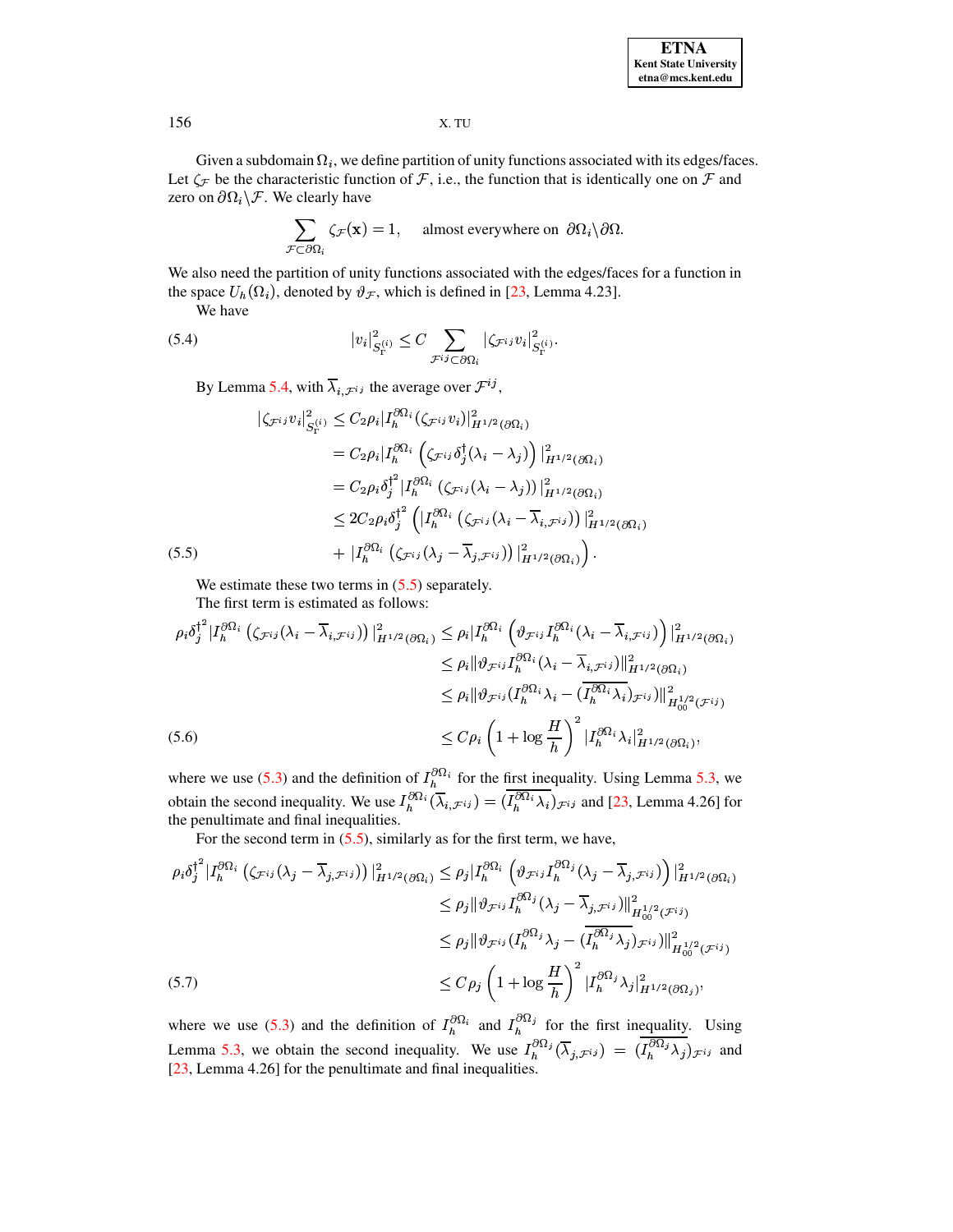Combining  $(5.6)$ ,  $(5.7)$ ,  $(5.5)$ , and  $(5.4)$ , we have

<span id="page-11-0"></span>
$$
|v_i|_{S_{\Gamma}^{(i)}}^2 \le CC_2 \left(1 + \log \frac{H}{h}\right)^2 \left(\rho_i |I_h^{\partial \Omega_i} \lambda_i|_{H^{1/2}(\partial \Omega_i)}^2 + \rho_j |I_h^{\partial \Omega_j} \lambda_j|_{H^{1/2}(\partial \Omega_j)}^2\right)
$$
  
(5.8) 
$$
\le C \frac{C_2}{C_1} \left(1 + \log \frac{H}{h}\right)^2 \left(|\lambda_i|_{S_{\Gamma}^{(i)}}^2 + |\lambda_j|_{S_{\Gamma}^{(j)}}^2\right),
$$

where we use Lemma 5.4 again for the final inequality.

Using (5.1), (5.2), and (5.8), we obtain  $|E_D \lambda_{\Gamma}|_{\tilde{S}_{\Gamma}}^2 \leq C (1 + \log \frac{H}{h})^2 |\lambda_{\Gamma}|_{\tilde{S}_{\Gamma}}^2$ .  $\Box$ 

6. Condition number estimate for BDDC preconditioner. We are now ready to formulate and prove our main result; it follows as in the proof of  $[12,$  Theorem 1] using Lemma 5.5. Also see the proof of  $[16,$  Theorem 25],  $[27,$  Lemma 4.6],  $[25,$  Lemma 4.7], and  $[26,$  Theorem 2.8].

THEOREM 6.1. The condition number of the preconditioned operator  $M^{-1}\hat{S}_{\Gamma}$  is bounded by  $C(1 + \log \frac{H}{h})^2$ , where C is a constant which is independent of h, H, and the coefficients  $\rho$  of (2.1).

*Proof:* It is enough to prove that, for any  $\lambda_{\Gamma} \in \widehat{\Lambda}_{\Gamma}$ ,

$$
\lambda_{\Gamma}^{T} M \lambda_{\Gamma} \leq \lambda_{\Gamma}^{T} \widehat{S}_{\Gamma} \lambda_{\Gamma} \leq C \left( 1 + \log(H/h) \right)^{2} \lambda_{\Gamma}^{T} M \lambda_{\Gamma}
$$

<span id="page-11-1"></span>Lower bound: Let

(6.1) 
$$
w_{\Gamma} = \left(\widetilde{R}_{D,\Gamma}^T \widetilde{S}_{\Gamma}^{-1} \widetilde{R}_{D,\Gamma}\right)^{-1} \lambda_{\Gamma} \in \widehat{\Lambda}_{\Gamma}
$$

Using the properties  $\widetilde{R}_{\Gamma}^T \widetilde{R}_{D,\Gamma} = \widetilde{R}_{D,\Gamma}^T \widetilde{R}_{\Gamma} = I$  and (6.1), we have

$$
\lambda_{\Gamma}^{T} M \lambda_{\Gamma} = \lambda_{\Gamma}^{T} \left( \tilde{R}_{D,\Gamma}^{T} \tilde{S}_{\Gamma}^{-1} \tilde{R}_{D,\Gamma} \right)^{-1} \lambda_{\Gamma} = \lambda_{\Gamma}^{T} w_{\Gamma}
$$
\n
$$
= \lambda_{\Gamma}^{T} \tilde{R}_{\Gamma}^{T} \tilde{S}_{\Gamma} \tilde{S}_{\Gamma}^{-1} \tilde{R}_{D,\Gamma} w_{\Gamma} = \langle \tilde{R}_{\Gamma} \lambda_{\Gamma}, \tilde{S}_{\Gamma}^{-1} \tilde{R}_{D,\Gamma} w_{\Gamma} \rangle_{\tilde{S}_{\Gamma}}
$$
\n
$$
\leq \langle \tilde{R}_{\Gamma} \lambda_{\Gamma}, \tilde{R}_{\Gamma} \lambda_{\Gamma} \rangle_{\tilde{S}_{\Gamma}}^{1/2} \langle \tilde{S}_{\Gamma}^{-1} \tilde{R}_{D,\Gamma} w_{\Gamma}, \tilde{S}_{\Gamma}^{-1} \tilde{R}_{D,\Gamma} w_{\Gamma} \rangle_{\tilde{S}_{\Gamma}}^{1/2}
$$
\n
$$
= \left( \lambda_{\Gamma}^{T} \tilde{R}_{\Gamma}^{T} \tilde{S}_{\Gamma} \tilde{R}_{\Gamma} \lambda_{\Gamma} \right)^{1/2} \left( w_{\Gamma}^{T} \tilde{R}_{D,\Gamma}^{T} \tilde{S}_{\Gamma}^{-1} \tilde{S}_{\Gamma} \tilde{S}_{\Gamma}^{-1} \tilde{R}_{D,\Gamma} w_{\Gamma} \right)^{1/2}
$$
\n
$$
= \left( \lambda_{\Gamma}^{T} \tilde{R}_{\Gamma}^{T} \tilde{S}_{\Gamma} \tilde{R}_{\Gamma} \lambda_{\Gamma} \right)^{1/2} \left( \lambda_{\Gamma}^{T} M \lambda_{\Gamma} \right)^{1/2}.
$$

We obtain

$$
\lambda_{\Gamma}^T M \lambda_{\Gamma} \leq \lambda_{\Gamma}^T \widehat{S}_{\Gamma} \lambda_{\Gamma},
$$

by canceling a common factor and squaring.

Upper bound: Using the definition of  $w_{\Gamma}$  in (6.1), the Cauchy-Schwarz inequality, and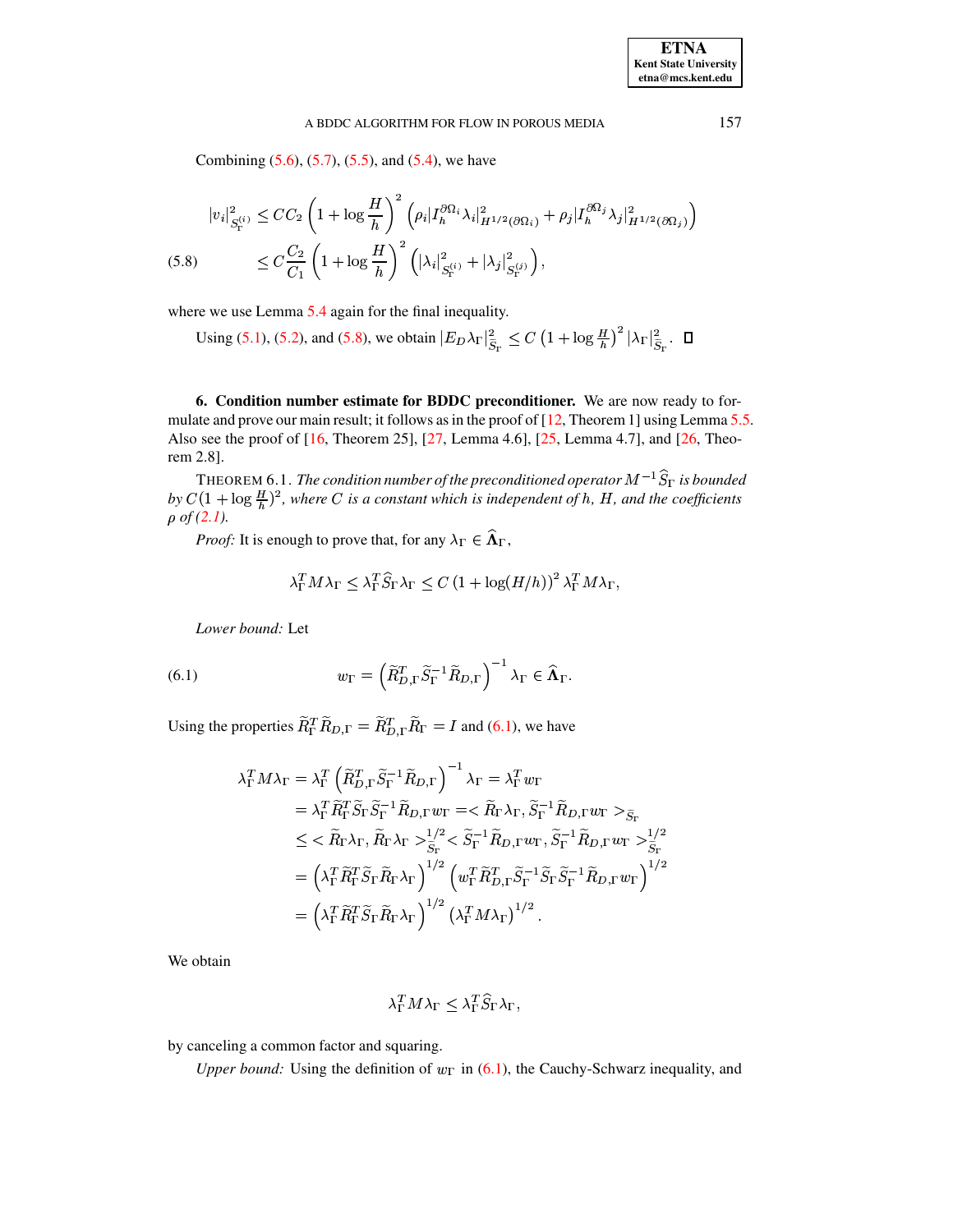Lemma [5.5,](#page-9-5) we obtain the upper bound:

$$
\lambda_{\Gamma}^T \hat{S}_{\Gamma} \lambda_{\Gamma} = \lambda_{\Gamma}^T \tilde{R}_{\Gamma}^T \tilde{S}_{\Gamma} \tilde{R}_{\Gamma} \tilde{R}_{D,\Gamma}^T \tilde{S}_{\Gamma}^{-1} \tilde{R}_{D,\Gamma} w_{\Gamma}
$$
\n
$$
= \langle \tilde{R}_{\Gamma} \lambda_{\Gamma}, E_{D} \tilde{S}_{\Gamma}^{-1} \tilde{R}_{D,\Gamma} w_{\Gamma} >_{\tilde{S}_{\Gamma}}
$$
\n
$$
\leq \langle \tilde{R}_{\Gamma} \lambda_{\Gamma}, \tilde{R}_{\Gamma} \lambda_{\Gamma} >_{\tilde{S}_{\Gamma}}^{1/2} \langle E_{D} \tilde{S}_{\Gamma}^{-1} \tilde{R}_{D,\Gamma} w_{\Gamma}, E_{D} \tilde{S}_{\Gamma}^{-1} \tilde{R}_{D,\Gamma} w_{\Gamma} >_{\tilde{S}_{\Gamma}}^{1/2}
$$
\n
$$
\leq C \langle \tilde{R}_{\Gamma} \lambda_{\Gamma}, \tilde{R}_{\Gamma} \lambda_{\Gamma} >_{\tilde{S}_{\Gamma}}^{1/2} (1 + \log(H/h)) | \tilde{S}_{\Gamma}^{-1} \tilde{R}_{D,\Gamma} w_{\Gamma} |_{\tilde{S}_{\Gamma}}
$$
\n
$$
= C (1 + \log(H/h)) \left( \lambda_{\Gamma}^T \tilde{R}_{\Gamma}^T \tilde{S}_{\Gamma} \tilde{R}_{\Gamma} \lambda_{\Gamma} \right)^{1/2} \left( w_{\Gamma}^T \tilde{R}_{D,\Gamma}^T \tilde{S}_{\Gamma}^{-1} \tilde{S}_{\Gamma} \tilde{S}_{\Gamma}^{-1} \tilde{R}_{D,\Gamma} w_{\Gamma} \right)^{1/2}
$$
\n
$$
= C (1 + \log(H/h)) \left( \lambda_{\Gamma}^T \hat{S}_{\Gamma} \lambda_{\Gamma} \right)^{1/2} \left( \lambda_{\Gamma}^T M \lambda_{\Gamma} \right)^{1/2}.
$$

Thus,  $\lambda_{\Gamma}^T S_{\Gamma} \lambda_{\Gamma} \leq C (1 + \log(H/h))^2 \lambda_{\Gamma}^T M \lambda_{\Gamma}$ .  $\Box$ 

**7. Numerical experiments.** We have applied our BDDC algorithms to the model prob-lem [\(2.1\)](#page-1-0), where  $\Omega = [0, 1]^2$ . We decompose the unit square into  $\sqrt{N} \times \sqrt{N}$  subdomains with the sidelength  $H = 1/\sqrt{N}$ . Equation [\(2.1\)](#page-1-0) is discretized, in each subdomain, by the lowest order Raviart-Thomas finite elements and the space of piecewise constants with a finite element diameter  $h$ , for the velocity and pressure, respectively. The preconditioned conjugate gradient iteration is stopped when the  $l_2$ -norm of the residual has been reduced by a factor of  $10^{-6}$ .

We have carried out two different sets of experiments to obtain iteration counts and condition number estimates. All the experimental results are fully consistent with our theory.

TABLE 7.1

<span id="page-12-0"></span>

|                                                                      | Condition number estimates and iteration counts for the operator with the BDDC preconditioner with a change |
|----------------------------------------------------------------------|-------------------------------------------------------------------------------------------------------------|
| of the number of subdomains. $\frac{H}{b} = 8$ and $\rho \equiv 1$ . |                                                                                                             |

| Number of Subdomains   Iterations Condition number |    |      |
|----------------------------------------------------|----|------|
| $4 \times 4$                                       |    | 2.53 |
| $8 \times 8$                                       | 10 | 3.01 |
| $12 \times 12$                                     | 10 | 3.06 |
| $16 \times 16$                                     | 10 | 3.06 |
| $20 \times 20$                                     | 10 | 3.06 |

In the first set of experiments, we take the coefficient  $\rho \equiv 1$ . Table [7.1](#page-12-0) gives the iteration counts and the estimates of the condition numbers, with a change of the number of subdomains. We find that the condition numbers are independent of the number of subdomains. Table [7.2](#page-12-1) gives results with a change of the size of the subdomain problems.

TABLE 7.2

<span id="page-12-1"></span>*Condition number estimates and iteration counts for the operator with the BDDC preconditioner with a change of the size of the subdomain problems.*  $8 \times 8$  *subdomains and*  $\rho \equiv 1$ *.* 

| <u>Н</u> |    | Iterations Condition number |  |
|----------|----|-----------------------------|--|
|          |    | 2.23                        |  |
| 8        | 10 | 3.01                        |  |
| 12       | 11 | 3.54                        |  |
| 16       | 11 | 3.95                        |  |
|          |    |                             |  |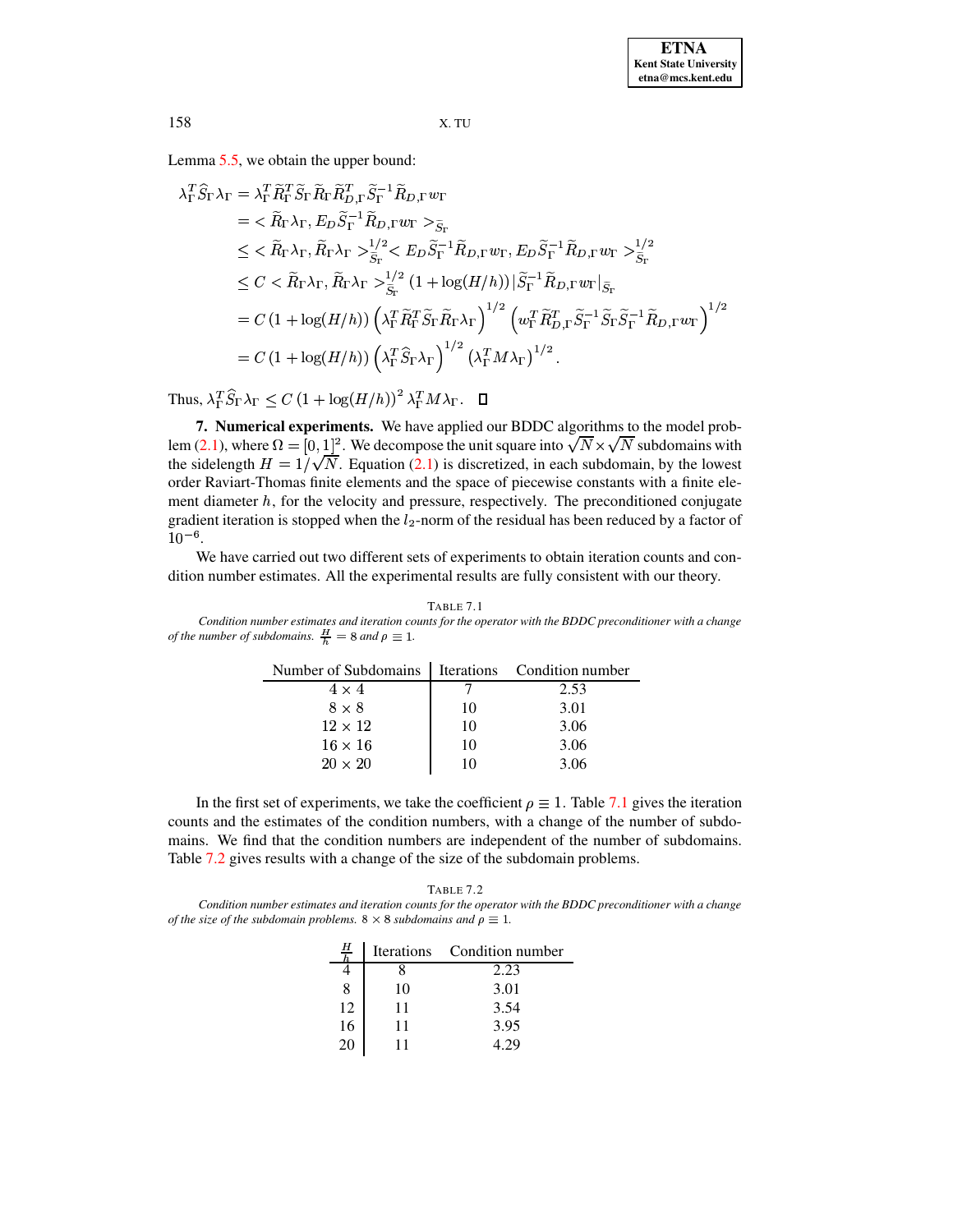

<span id="page-13-8"></span>TABLE 7.3 *Condition number estimates and iteration counts for the operator with the BDDC preconditioner with a change of the number of subdomains.*  $\frac{H}{h} = 8$  *and*  $\rho$  *in a checkerboard* pattern.

|                      | $\rho = 1$ or $\rho = 100$ |                  | $\rho = 1$ or $\rho = 10000$ |                  |
|----------------------|----------------------------|------------------|------------------------------|------------------|
| Number of Subdomains | <b>Iterations</b>          | Condition number | <b>Iterations</b>            | Condition number |
| $4 \times 4$         |                            | 2.98             |                              | 2.99             |
| $8 \times 8$         | 10                         | 2.97             | 10                           | 2.99             |
| $12 \times 12$       |                            | 2.98             | 10                           | 2.99             |
| $16 \times 16$       |                            | 2.98             | 10                           | 2.99             |
| $20 \times 20$       |                            | 2.98             | 10                           | 2.99             |

TABLE 7.4

<span id="page-13-9"></span>*Condition number estimates and iteration counts for the operator with the BDDC preconditioner with a change of the size of the subdomain problems.*  $8 \times 8$  *subdomains and*  $\rho$  *in a checkerboard pattern.* 

|    |                   | $\rho = 1$ or $\rho = 100$                     | $\rho = 1$ or $\rho = 10000$ |      |  |
|----|-------------------|------------------------------------------------|------------------------------|------|--|
|    | <b>Iterations</b> | Condition number   Iterations Condition number |                              |      |  |
|    |                   | 2.19                                           |                              | 2.20 |  |
| 8  | 10                | 2.97                                           |                              | 2.99 |  |
| 12 |                   | 3.51                                           |                              | 3.52 |  |
| 16 | 12                | 3.92                                           |                              | 3.94 |  |
|    |                   |                                                |                              |      |  |

In the second set of experiments, we take the coefficient  $\rho = 1$  in half the subdomains and  $\rho = 100$  or  $\rho = 10000$  in the neighboring subdomains in a checkerboard pattern. Table [7.3](#page-13-8) gives the iteration counts and condition number estimates with a change of the number of subdomains. We find that the condition numbers are independent of the number of subdomains. Table [7.4](#page-13-9) gives results with a change of the size of the subdomain problems.

**Acknowledgment.** The author is grateful to Professor Olof Widlund for suggesting this problem and for all the help and time he has devoted to her work.

# **REFERENCES**

- <span id="page-13-6"></span>[1] D. N. ARNOLD AND F. BREZZI, *Mixed and nonconforming finite element methods: implementation, postprocessing and error estimates*, RAIRO Model. ´ Math. Anal. Numer´ ., 19 (1985), pp. 7–32.
- <span id="page-13-7"></span>[2] S. C. BRENNER, *A multigrid algorithm for the lowest-order Raviart-Thomas mixed triangular finite element method*, SIAM J. Numer. Anal., 29 (1992), pp. 647–678.
- <span id="page-13-0"></span>[3] F. BREZZI AND M. FORTIN, *Mixed and Hybrid Finite Element*, Springer Series in Computational Mathematics, Vol. 15, Springer, Berlin-Heidelberg-New York, 1991.
- <span id="page-13-5"></span>[4] L. C. COWSAR, J. MANDEL, AND M. F. WHEELER, *Balancing domain decomposition for mixed finite elements*, Math. Comp., 64 (1995), pp. 989–1015.
- <span id="page-13-4"></span>[5] L. C. COWSAR AND M. F. WHEELER, *Parallel domain decomposition method for mixed finite elements for elliptic partial differential equations*, in Fourth International Symposium on Domain Decomposition Methods for Partial Differential Equations (Moscow, 1990), R. Glowinski, Y. A. Kuznetsov, G. A. Meurant, J. Périaux, and O. Widlund, eds., SIAM, Philadelphia, PA, 1991, pp. 358-372.
- <span id="page-13-1"></span>[6] C. R. DOHRMANN, *A preconditioner for substructuring based on constrained energy minimization*, SIAM J. Sci Comput., 25 (2003), pp. 246–258.
- <span id="page-13-3"></span><span id="page-13-2"></span>[7] M. DRYJA AND O. B. WIDLUND, *Schwarz methods of Neumann-Neumann type for three-dimensional elliptic finite element problems*, Comm. Pure Appl. Math., 48 (1995), pp. 121–155.
- [8] R. E. EWING AND J. WANG, *Analysis of the Schwarz algorithm for mixed finite element methods*, RAIRO Modél. Math. Anal. Numér., 26 (1992), pp. 739-756.